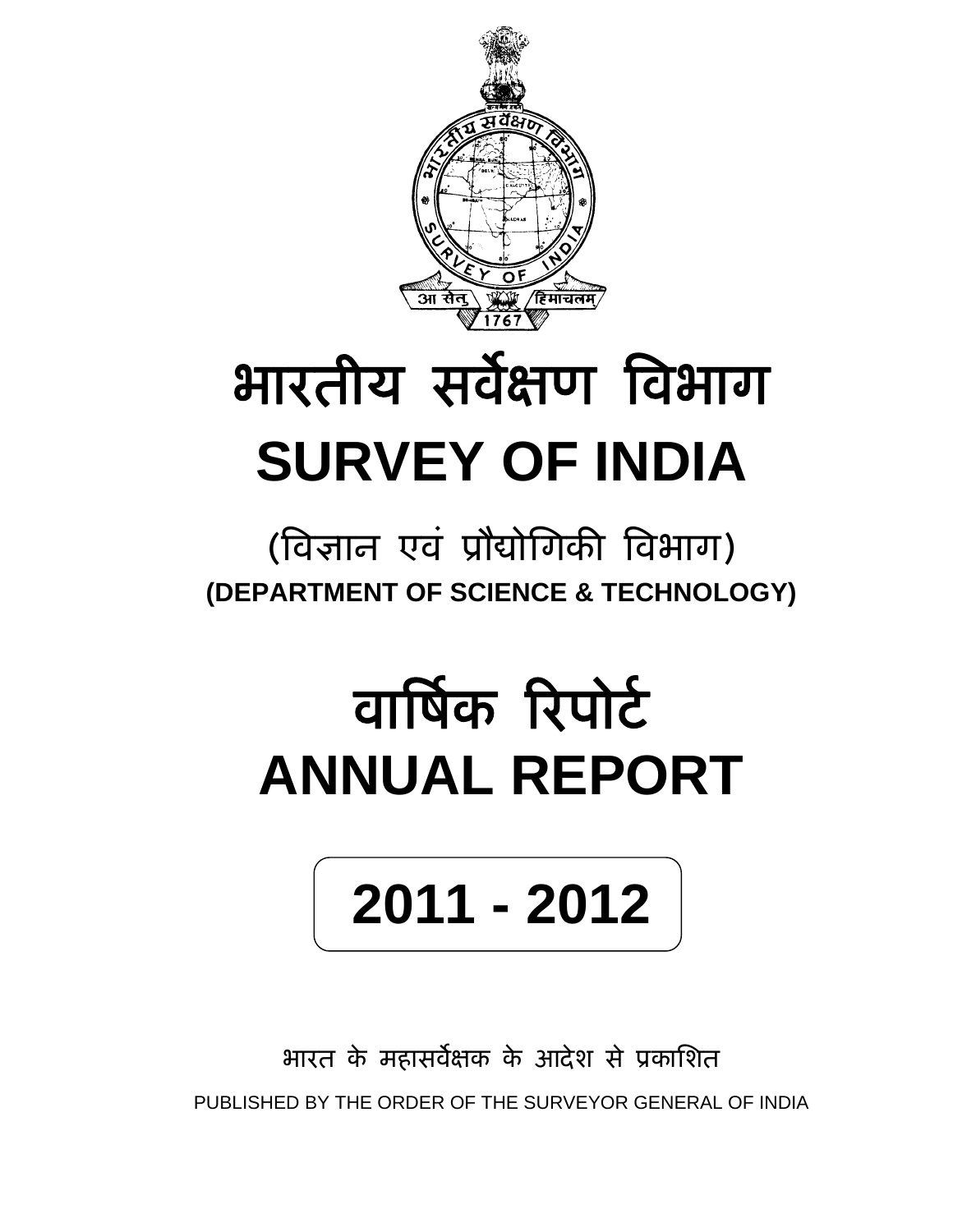#### **CONTENTS**

| • Highlights                                                      |   | $\overline{2}$ |
|-------------------------------------------------------------------|---|----------------|
| • The Organization & Location of Zones, Geo-Spatial Data Centres, |   |                |
| Specialized Directorates & Printing Groups                        |   | 4              |
| • The Charter of Duties                                           | . | 5              |
| • Personnel                                                       |   | 6              |
| • The Budget                                                      |   | 7              |
| • The Activities                                                  |   | 8              |
| • Geodetic & Geophysical                                          |   | 8              |
| • Special Surveys                                                 | . | 9              |
| • Aerial Photography                                              |   | 10             |
| • Digital Cartography                                             |   | 10             |
| • Progress of Important Projects                                  |   | 11             |
| • Topographical Surveys & Mapping                                 |   | 15             |
| • International Boundaries                                        |   | 15             |
| • Scientific Activities                                           | . | 16             |
| • Collaborative Scientific Activities                             | . | 17             |
| • Research & Development                                          |   | 17             |
| • Participation in Indian Scientific Expedition to Antarctica     |   | 18             |
| $\bullet$ Printing                                                |   | 18             |
| • Map Sales                                                       |   | 18             |
| $\bullet$ Training                                                | . | 19             |
| • Publications                                                    |   | 19             |
| • Conferences/ Seminars/ Meetings                                 |   | 19             |
| • Technical Papers                                                |   | 21             |
| • Foreign Visits/ Study Tours/ Deputation                         |   | 21             |
| • Visit to SOI Offices                                            |   | 21             |
| • Cultural and Educational Activities                             |   | 23             |
| • Development Surveys                                             |   | 24             |
| • Courses Conducted & Officers Trained at IIS&M                   |   | 26             |
| • Use of Hindi in Official Work                                   |   | 29             |
| • SCs, STs, OBCs & Person with Disabilities                       | . | 31             |
|                                                                   |   |                |

## **CHARTS**

- Status of Topo Maps on 1:25,000 scale
- Status of OSM on 1:50,000 scale, Topo Maps on 1:250,000 & 1:1 M IMW & WAC (ICAO)
- Locations of Survey of India offices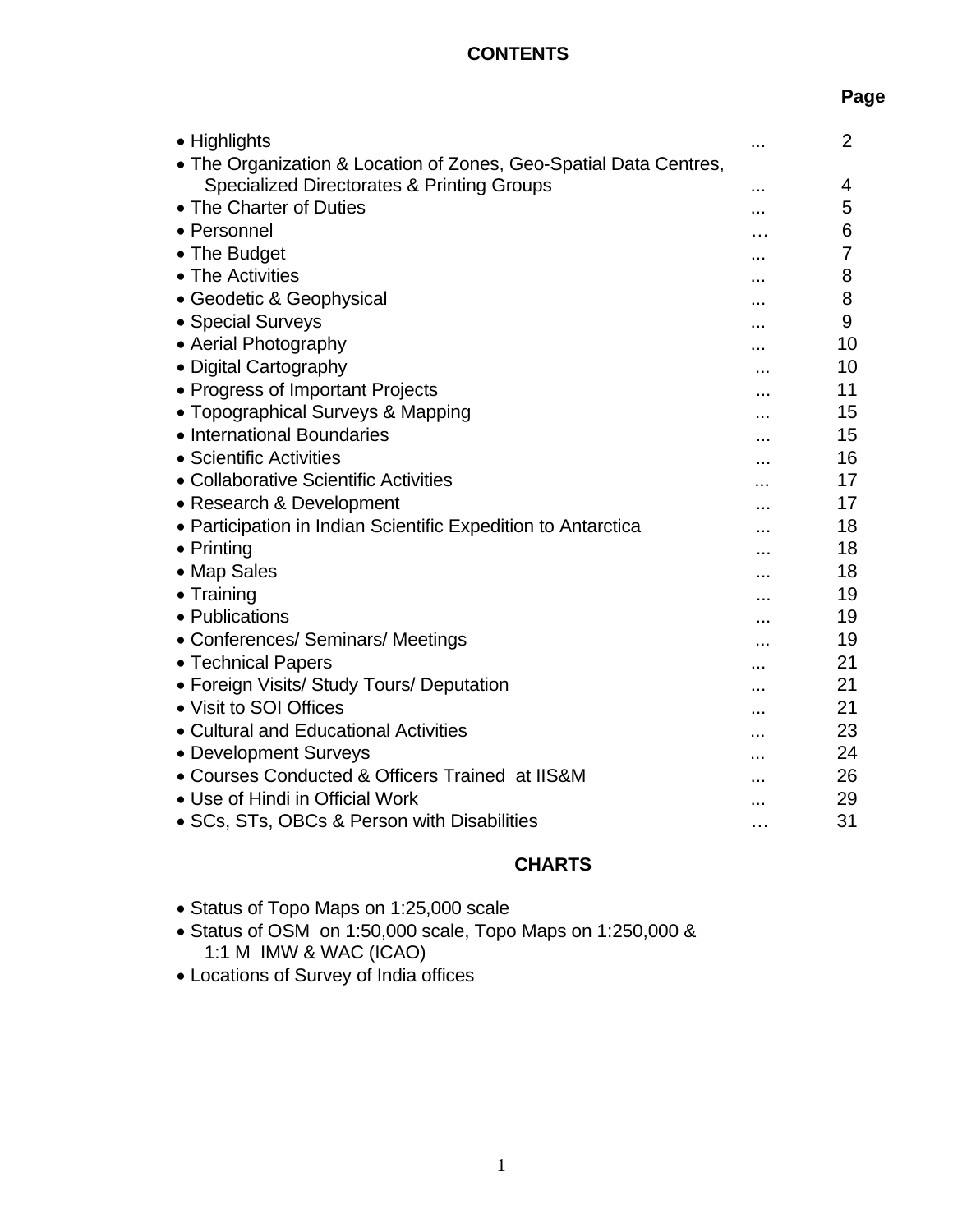#### **HIGHLIGHTS**

Survey of India, under the Department of Science & Technology, Govt. of India, has been engaged in production and maintenance of various types of Topographical, Geographical and many other public series maps on various scales covering India, for the defence and development of the nation. Besides, being grouped under 'Scientific Surveys' the Govt. of India business rule, it has also been called upon extensively to deploy its expertise in the field of geodetic and geophysical surveys, study of seismocity and seismotectonics, environmental and disaster management, participation in Indian scientific expeditions to Antarctica, glaciology programmes and other projects related to digital cartography and digital photogrammetry etc. to provide basic data for Science & Technology requirements. Highlights of activities during the year are as under:

#### **TOPOGRAPHICAL MAPPING STATUS**

Maps on the 1:250,000 and 1:50,000 scales covering the entire country have been published. Revision surveys for updating these maps are done at regular interval in phased manner.

Survey on the scale of 1:25,000 is in progress on need basis. 10484 maps have been printed off till 31<sup>st</sup> March, 2012.

Survey of India has also taken up the tasks of producing new series of maps (Open Series Maps & Defence Series Maps) based on WGS-84 datum.

#### **AERIAL PHOTOGRAPHY**

Whole of the country is covered with aerial photography. Special emulsion photography on various scales were undertaken as and when required.

#### **DISTRICT PLANNING MAPS**

The status of District Planning Maps being published by Survey of India is as under:

| Total Maps under the jurisdiction of Survey of India | $\cdots$ | 256 |
|------------------------------------------------------|----------|-----|
| Maps printed                                         |          | 255 |
| Maps under printing/ processing                      |          | 01  |
| Maps yet to be taken up                              | .        | Nil |

#### **POLITICAL MAP OF INDIA IN REGIONAL LANGUAGES**

Publication of the POLITICAL MAP OF INDIA in regional Indian languages is continued. Maps in Bengali, Gujarati, Kannad, Kashmiri, Malayalam, Marathi, Oriya, Punjabi, Tamil, Telugu and Sanskrit have been published. Map in Sindhi is under preparation.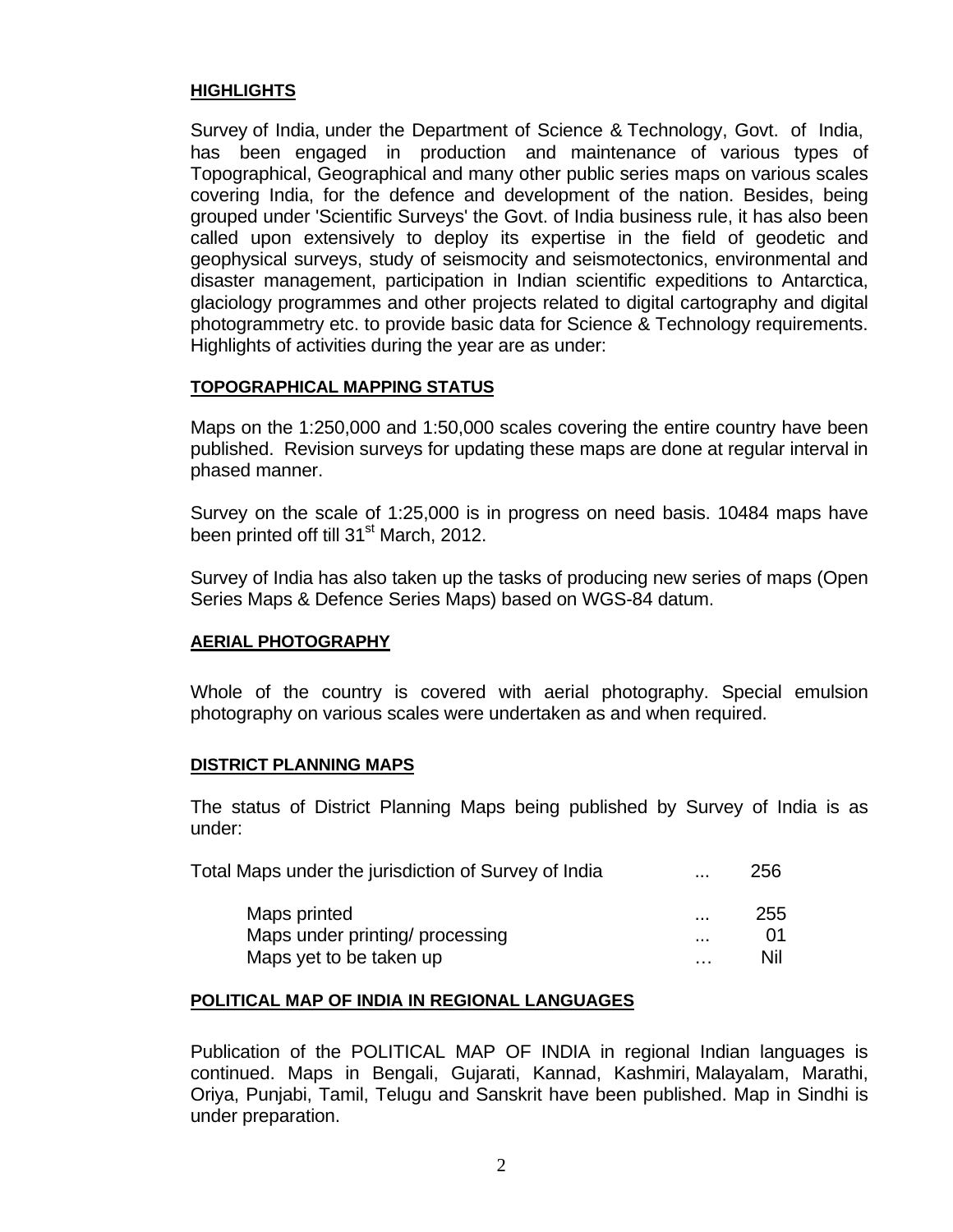#### **DIGITAL CARTOGRAPHY**

The digital techniques in cartography and use of Digital Cartographic Data Base (DCDB) for bringing out updated maps were initiated in SOI in early eighties. Maps on 1:250,000 scales covering the entire country have been digitized and updation of these maps is in progress. Digitization of 1:50,000 and 1:25,000 scale maps are in progress. 5060 sheets on 1:50,000 scale and 7334 sheets on 1:25,000 scale have been digitized till date.

#### **INTERNATIONAL BOUNDARIES**

Strip surveys, demarcation and construction of boundary pillars on international boundary between India-Pakistan, India-Bangladesh, India-Bhutan and India-Myanmar are continued.

#### **GEODETIC AND GEOPHYSICAL SURVEYS**

Geodetic and allied geophysical surveys viz; upgradation and densification of geodetic plan and height control; densification and revision of gravity, geomagnetic, astronomical surveys; tidal measurements and prediction of tides for navigational activities; precise surveys for tunnel alignments, crustal movement and dam deformation studies, repetitive geodetic measurements and analysis of result for the study of seismocity and seismotectonic in earthquake prone areas were carried out in various parts of the country.

#### **SURVEYS FOR DEVELOPMENTAL PROJECTS**

Large scale surveys and mapping on various scales for National Developmental Projects are continued/ undertaken.

#### **TRAINING**

317 officers including 11 foreign nationals from Bhutan attended various courses while special courses are also conducted for 288 officers from various states and private personnel, at the Indian Institute of Surveying & Mapping, Hyderabad.

#### **PRINTING**

Printing of Topographical Maps, Geographical Maps, Special Purpose Maps, Project Maps, Tourist / Guide Maps and IAF Maps & Charts etc. was continued. 497 maps were printed during the year.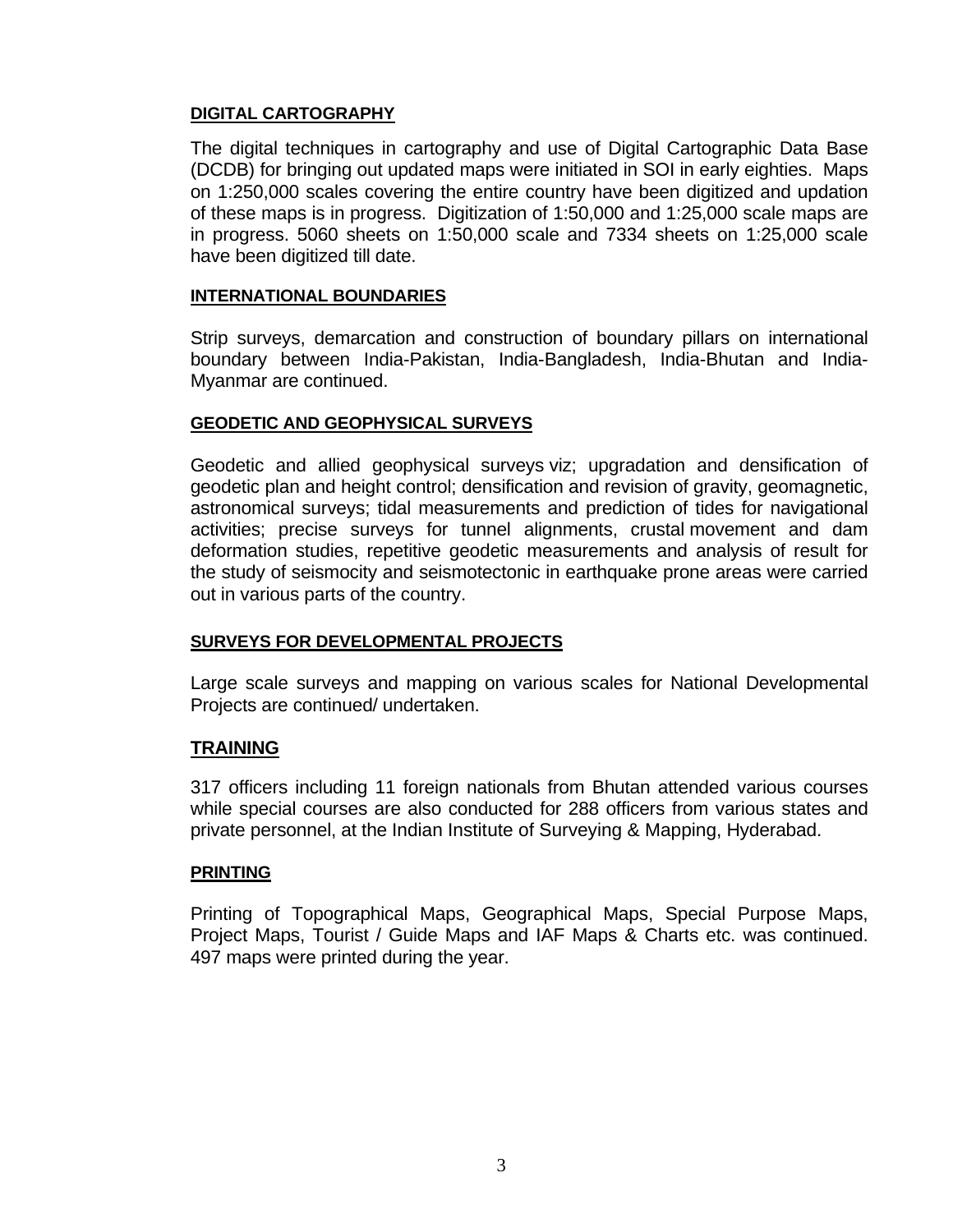#### **THE ORGANIZATION**

Survey of India has been reorganized w.e.f. 15-05-2009\* to meet the Spatial Data demands of Users in different states. Now Survey of India has its offices in almost all of the State Capitals of India named as Geo-spatial Data Centres. The Headquarter of Survey of India remains at Dehra Dun. The following chart depicts the entire structure of Survey of India.

Locations of various Surveys of India's Zones, Geo-spatial Data Centres, Special Directorates, and Printing Groups are as under:



#### **Organization Chart of Survey of India**

GDC - Geo-spatial Data Centre

\* SGO's No. W-340 / 709-GDC (Coll 7) dated 15-05-2009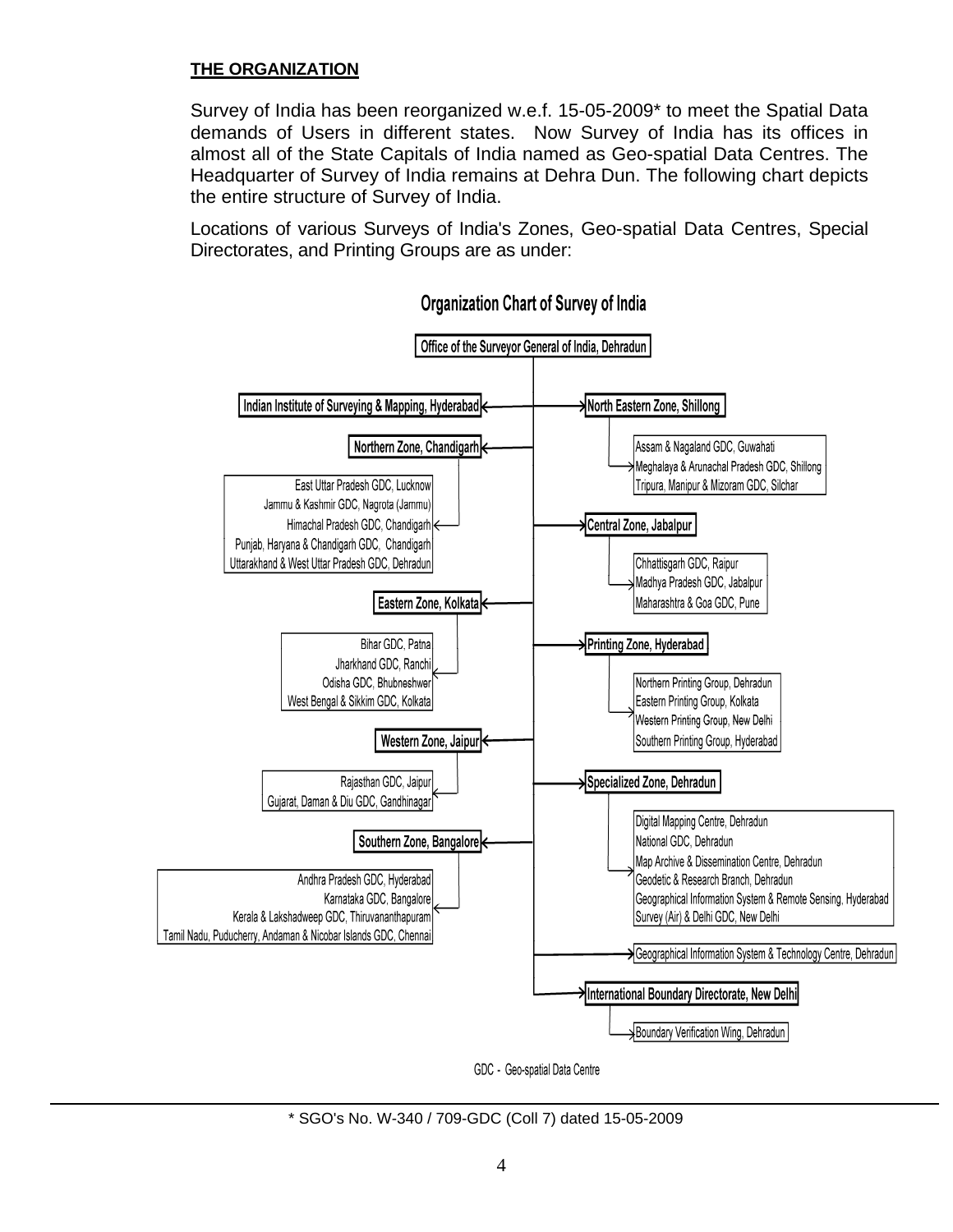### **THE CHARTER OF DUTIES**

The charter of duties and responsibilities of the Survey of India (SOI) are enumerated below:

- (a) Provision and maintenance of geodetic plan and height control network and provision and maintenance of gravimetric and geomagnetic control network.
- (b) Provision of topographical cover in surveying and mapping for the entire country to meet the national requirements, including those of defence forces.
- (c) Collection if tidal data along the coast line and islands and Tidal predictions for 44 ports in the Indian Ocean, Arabian Sea and the Bay of Bengal including ports in Myanmar, Iran, Sri Lanka and Sultanate of Oman in the interest of good Neighbourly relations.
- (d) Compilation/ mapping and production of geographical maps e. g. Railway Map, Road Map, Political Map, Physical Map etc.
- (e) Preparation of the International Map of the World (IMW) series and the World Aeronautical Charts (WAC) series as a commitment to the International Civil Aviation Organization (ICAO).
- (f) Surveys for development projects, e.g., power and irrigation, mineral exploration, urban and rural development etc.
- (g) Surveying and mapping of forest areas, large cities and preparation of guide maps of cities/ towns/ places of interest.
- (h) Surveying and mapping of Cantonments, surveying and mapping for aeronautical maps/ charts for the IAF.
- (i) Standardization of geographical names based on phonetics and participation in the international body set-up by the United Nations for this purpose.
- (j) Demarcation of the external boundary of India, its correct depiction on maps published within the country. Also advising the Government of India on the demarcation of inter-state boundaries.
- (k) Training of officers and staff of the department, trainees from other central and state government departments and trainees from foreign countries.
- (l) Promotion of Research & Developmental activities in the field of geodesy, photogrammetry, cartography and printing techniques etc.
- (m) Introduction of modern technology in the related fields and indigenization of equipment as an aid to import substitution. This includes development of instruments/ materials indigenously to increase self-reliance and reduce the drain on the foreign exchange reserves.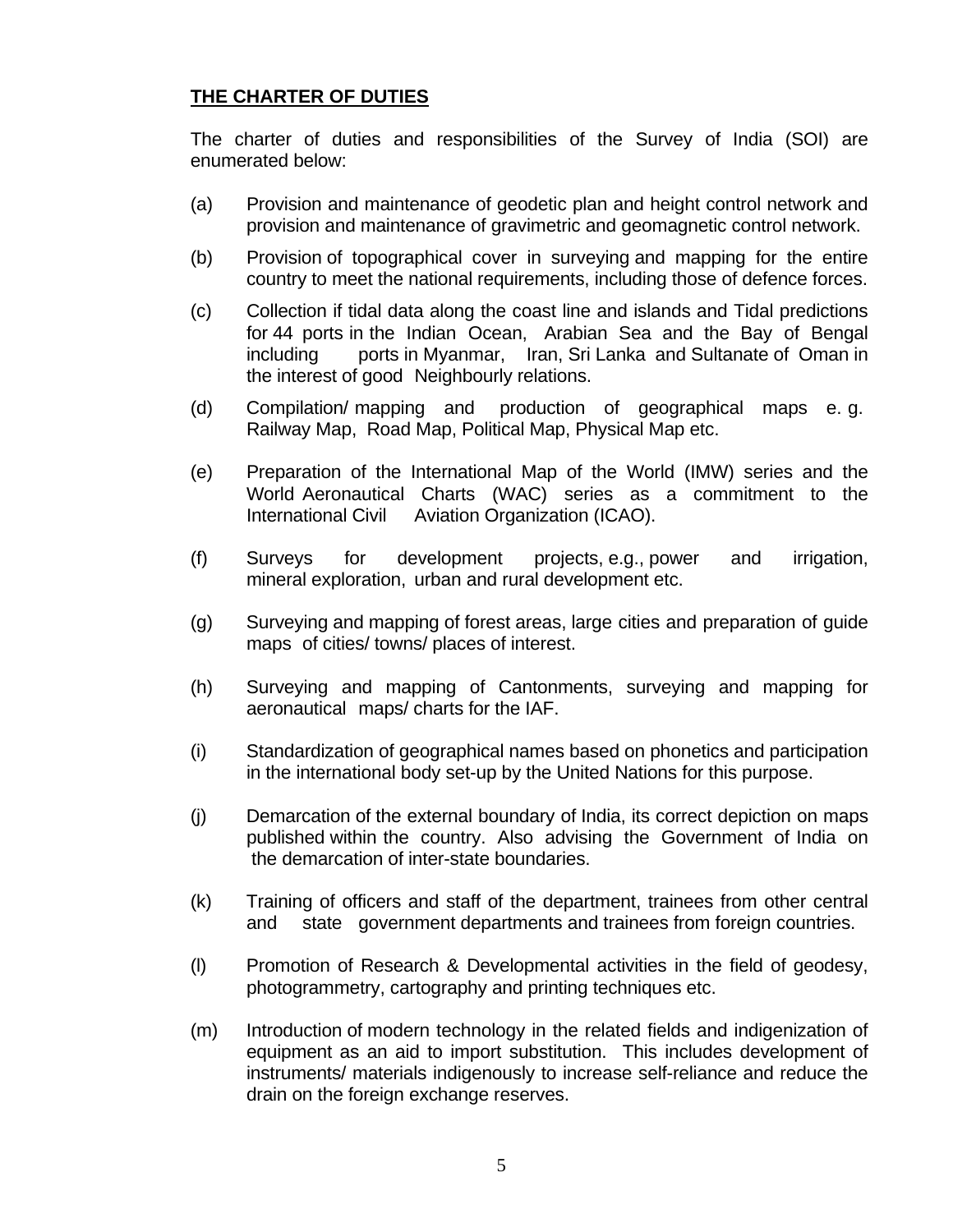- (n) Co-ordination and control in providing aerial photographic cover for the whole country.
- (o) Collaboration with training organizations, educational institutions and scientific bodies on specific projects to promote research and developmental activities.
- (p) Representation at various international and national conferences to promote the growth of surveying and cartography and to introduce the state-of-the-art technology for optimum results.
- (q) Support to Third World countries e.g., Nigeria, Afghanistan, Kenya, Iraq, Nepal, Sri Lanka, Zimbabwe, Indonesia, Bhutan, Myanmar and Mauritius etc. by providing technical know-how and expertise in various disciplines of surveying and survey education.

Besides above activities, the Surveyor General of India is associated with the under mentioned Expert Groups/ Committees.

- i) Member of Executive Board of the Permanent Committee on GIS Infrastructure for Asia and the Pacific (PCGIAP) under the auspice of the United Nations Regional Cartographic Congress (UNRCC).
- ii) Chairman of Standing Committee on Cartography and Mapping under NNRMS Programme, constituted by the Planning Commission.
- iii) Member of Management of Geological Survey of India.
- iv) Member of Governing Body of Wadia Institute of Himalayan Geology.

The Surveyor General of India acts as an adviser to various ministries of the Government of India on all surveying and cartographic matters. Survey of India also renders advice on the specifications of surveys and furnishes necessary data / maps to various central and state government departments for development, planning and defence applications.

#### **PERSONNEL**

| Groups                   | Total |
|--------------------------|-------|
| Group `A'                | 160   |
| Group `B'                | 603   |
| Group `C' Div.I          | 1,432 |
| Group `C' Div.II         | 1,176 |
| <b>Ministerial Estt.</b> | 775   |
| Group `D' Estt.          | 2,560 |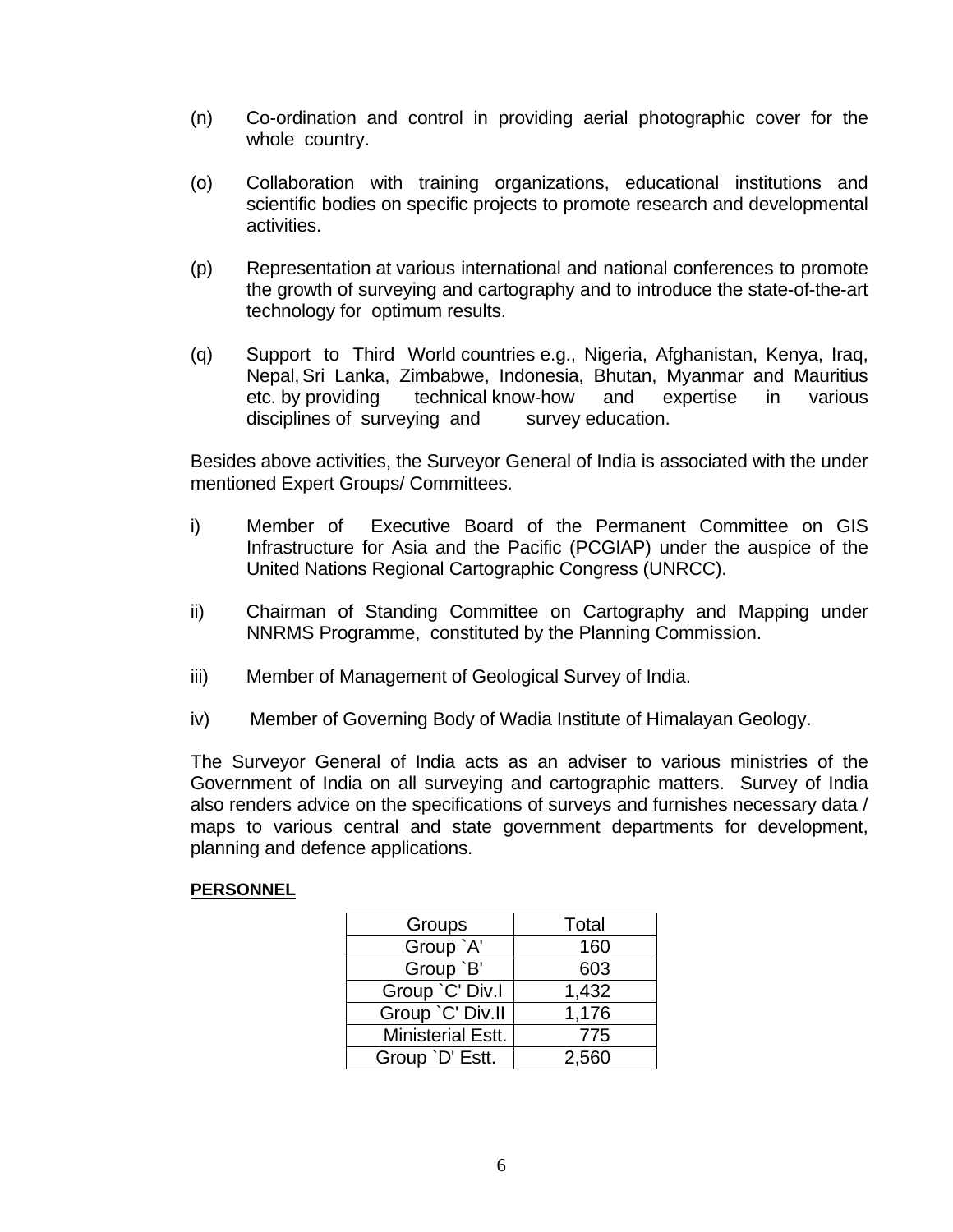**THE BUDGET**



PLAN

NON-PLAN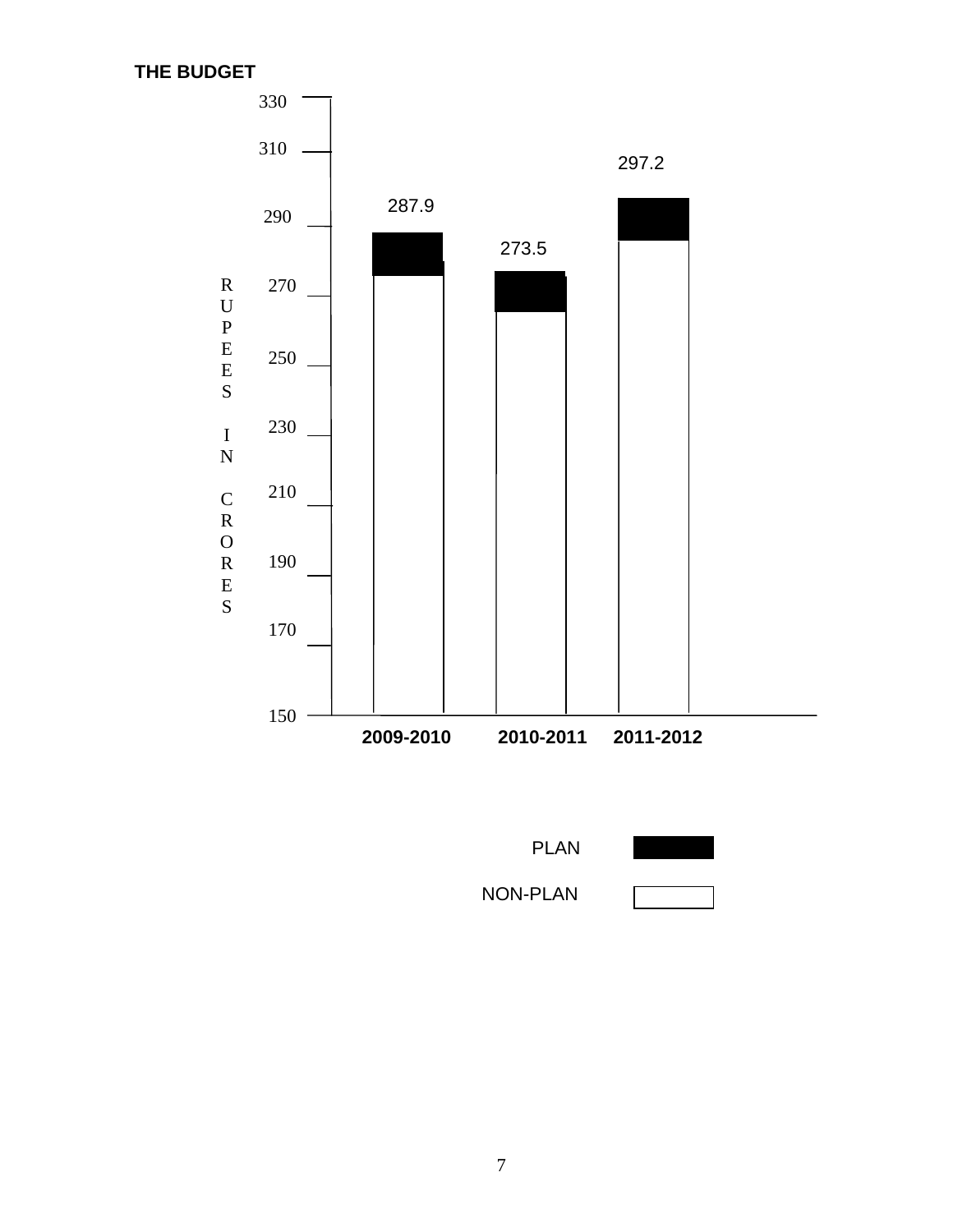#### **THE ACTIVITIES**

The main activities of the department have been as under:

#### **GEODETIC AND GEOPHYSICAL : Geodetic Control**

The following tasks were carried out against the projected targets for densification of the geodetic & vertical control, adjustment of second level-net and providing precise planimetric & vertical control for various developmental projects:

|               | <b>GPS Observation for GCP Library</b>    | 335 Stations for Phase II |
|---------------|-------------------------------------------|---------------------------|
| ii)           | High Precision Levelling for Redefinition | 92 Lin km                 |
|               | of Indian Vertical datum                  |                           |
| iii)          | Precision Levelling for Project Surveys   | 469 Lin km                |
| iv)           | <b>EDM Traverse</b>                       | 46 Lin km                 |
| V)            | Angular observation for projects          | 412 Stations              |
| vi)           | No. of bases for project surveys          | 43 bases                  |
| vii)          | GPS observation for projects              | 11 Stations               |
| viii)         | Gravity observation                       | 105 Stations              |
| $i\mathsf{x}$ | Geomagnetic repeat observations           | 6 Stations                |
| $\mathsf{x}$  | Levelling to connect Badplate with IMSL   | 110 Lin km                |
|               |                                           |                           |

#### **Geophysical**

Continuous Geomagnetic observations of Horizontal Force (H.F.), Vertical Force (V.F.), Declination (D) and their absolute Measurement in order to control the baseline values, throughout the year by Digital Magnetic Instrument installed in Digital Magnetic Observatory, Sabhawala, Dehra Dun.

#### **Geomagnetic**

Geomagnetic observations were carried out at 6 repeat stations to analyze Horizontal Force (HF), Vertical Force (VF) and declination (D) in Andaman & Nicobar Islands, Lakshadweep Islands and Uttarakhand.

#### **Tidal Works**

Work on modernization and expansion of Indian tide gauge network along the Indian Coast and Islands. Real time GPS and Tidal data transmission from remote locations through VSAT network as a part of modernization of Indian Tide Gauge network has been undertaken.

Installation and Maintenance of tidal gauges and data acquisition from the various tidal observatories located along the sea coast of India and offshore islands.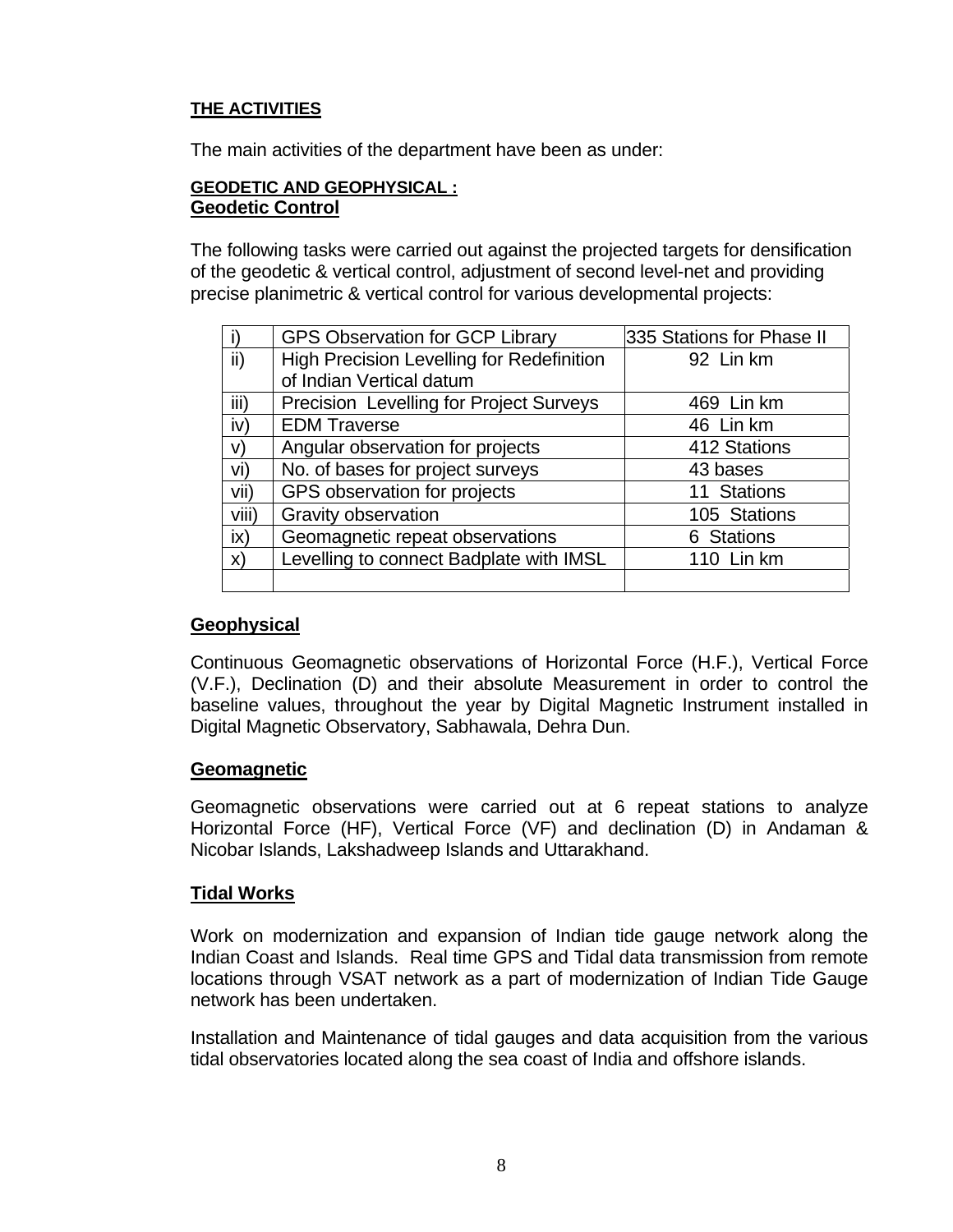Tidal data processing, analysis and tidal predictions for the year 2011-2012 and its publication in the form of Indian Tide Table-2012 and Hugli River Tide table 2012.

#### **SPECIAL SURVEYS**

Planimetric and height control for tunnel alignments, crustal movement studies for the following special surveys as listed below:

| Out of India             | <b>Name of Special Survey</b>                                                                             |
|--------------------------|-----------------------------------------------------------------------------------------------------------|
| <b>Bhutan</b>            | Punatsangchhu HE Project Stage I<br>Punatsangchhu HE Project Stage II                                     |
| <b>State</b>             | <b>Name of Special Survey</b>                                                                             |
| <b>Arunachal Pradesh</b> | Attunli H.E. Project                                                                                      |
| <b>Delhi</b>             | Air Strip Survey of Vansthali Vidyapeeth Project                                                          |
| Gujarat                  | <b>ICZM Project Computer Aided Digital Mapping</b>                                                        |
| <b>Himachal Pradesh</b>  | Kauli HE Project<br>Thana-Plaun & Beri - Nichli HE Project<br>Nakthan HE Project<br>Dhola Sidh HE Project |
| <b>Manipur</b>           | Loktak Down Stream HE Project                                                                             |
| Punjab                   | Nara Dam Project                                                                                          |
| <b>Uttar Pradesh</b>     | Kadwan Project<br>Taj Mahal, Agra Project<br><b>Rihand Dam Project</b><br>Maudha Dam Project              |
| <b>Uttarakhand</b>       | Tapovan Vishnugad Project                                                                                 |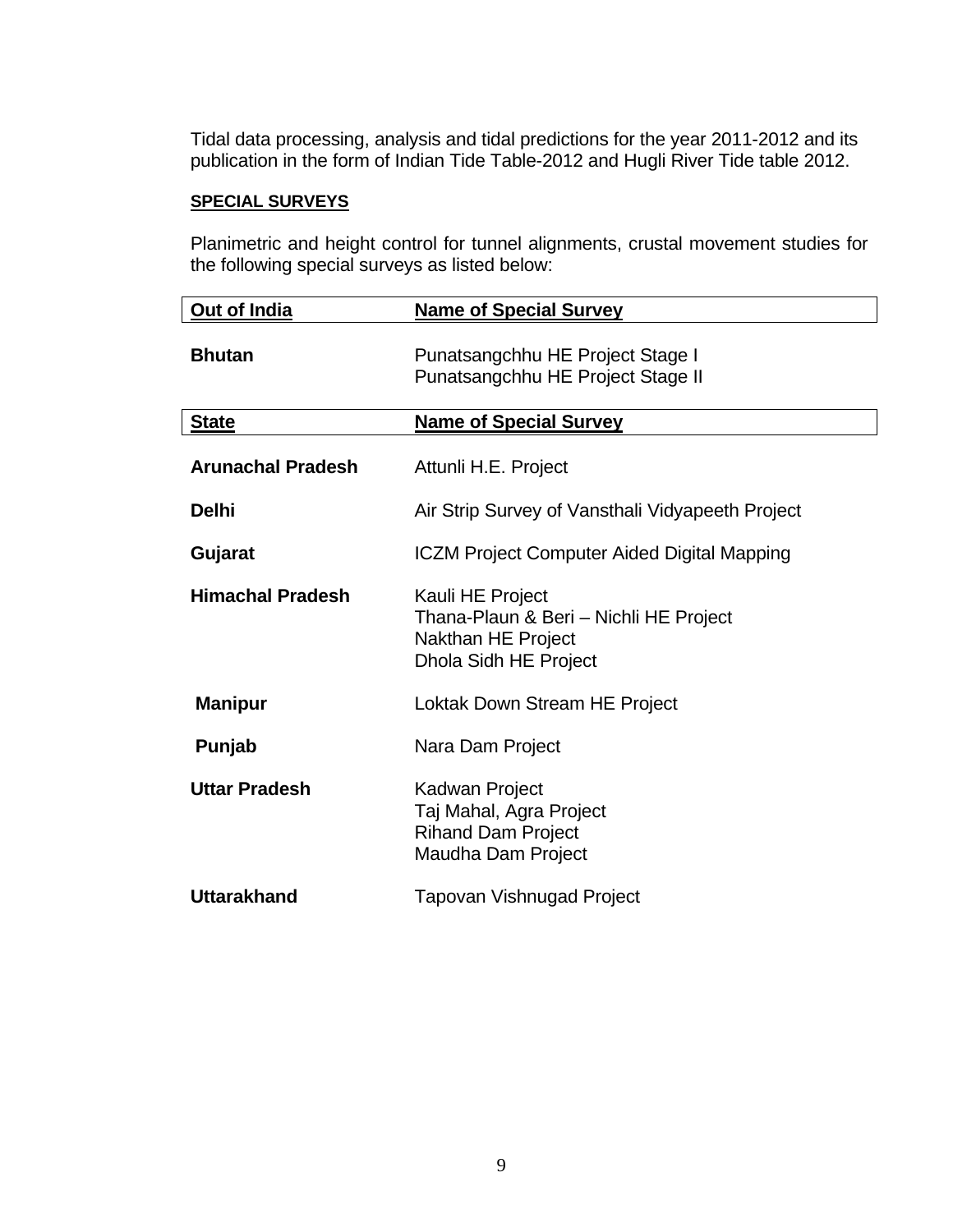### **AERIAL PHOTOGRAPHY**

Aerial photography completed during the year in the various parts of the country has been as under:

| <b>Scale</b> | Area covered |         |  |  |  |
|--------------|--------------|---------|--|--|--|
| 1:8,000      | 5,366        | Sq. Km. |  |  |  |
| 1:10,000     | 15,217       | Sq. Km. |  |  |  |
| 1:15,000     | 9,950        | Sq. Km. |  |  |  |
| 1:20,000     | 1,975        | Sq. Km. |  |  |  |
| 1:40,000     | 16,334       | Sq. Km. |  |  |  |
| Total:       | 48,842       | Sq. Km. |  |  |  |

#### **DIGITAL CARTOGRAPHY**

The activities of National Geo-spatial Data Centre, Dehra Dun, GIS & Remote Sensing Directorate, Hyderabad, GIS Technology Centre, Surveyor General's Office (SGO), Dehra Dun and Digitization Cells under various Geo-Spatial Data Centre during the year are enumerated below:

Digitization and Creation of Digital Cartographic Data Base (DCDB)

#### **Departmental**

Digitization and creation of Cartographic Data Base on 1:250,000 scale have been completed and updation of these sheets is in progress.

Digitization and creation of Cartographic Data Base of OSM/DSM sheets on 1:50,000 scales have been completed as under:

#### **Progress of OSM Sheets:**

|                     |                        | <b>Submission</b><br>of<br>digital | data           |              |         | International<br>Patterning<br>(F POP prep)<br>Bdy. Coastal<br>line |                           | <b>Final Printing</b><br><b>Hindi</b><br><b>English</b> |           |              |           |              |         |
|---------------------|------------------------|------------------------------------|----------------|--------------|---------|---------------------------------------------------------------------|---------------------------|---------------------------------------------------------|-----------|--------------|-----------|--------------|---------|
|                     |                        | for<br>scrutiny                    |                | verification |         |                                                                     |                           |                                                         | version   |              | version   |              |         |
| <b>Total Sheets</b> | updated<br><b>DTDB</b> | NGDC                               | RS<br>ఱ<br>GIS | Submitted    | Cleared | GDC<br>itself<br>İtself                                             | <b>NVS</b><br>By<br>Rolta | <b>Total</b>                                            | Submitted | F<br>Printed | Submitted | ă<br>Printed | Remarks |
| 5060                | 4673                   | 2126                               | 2545           | 622          | 419     | 1691                                                                | 2703                      | 4394                                                    | 4124      | 1422         | 208       | 13           |         |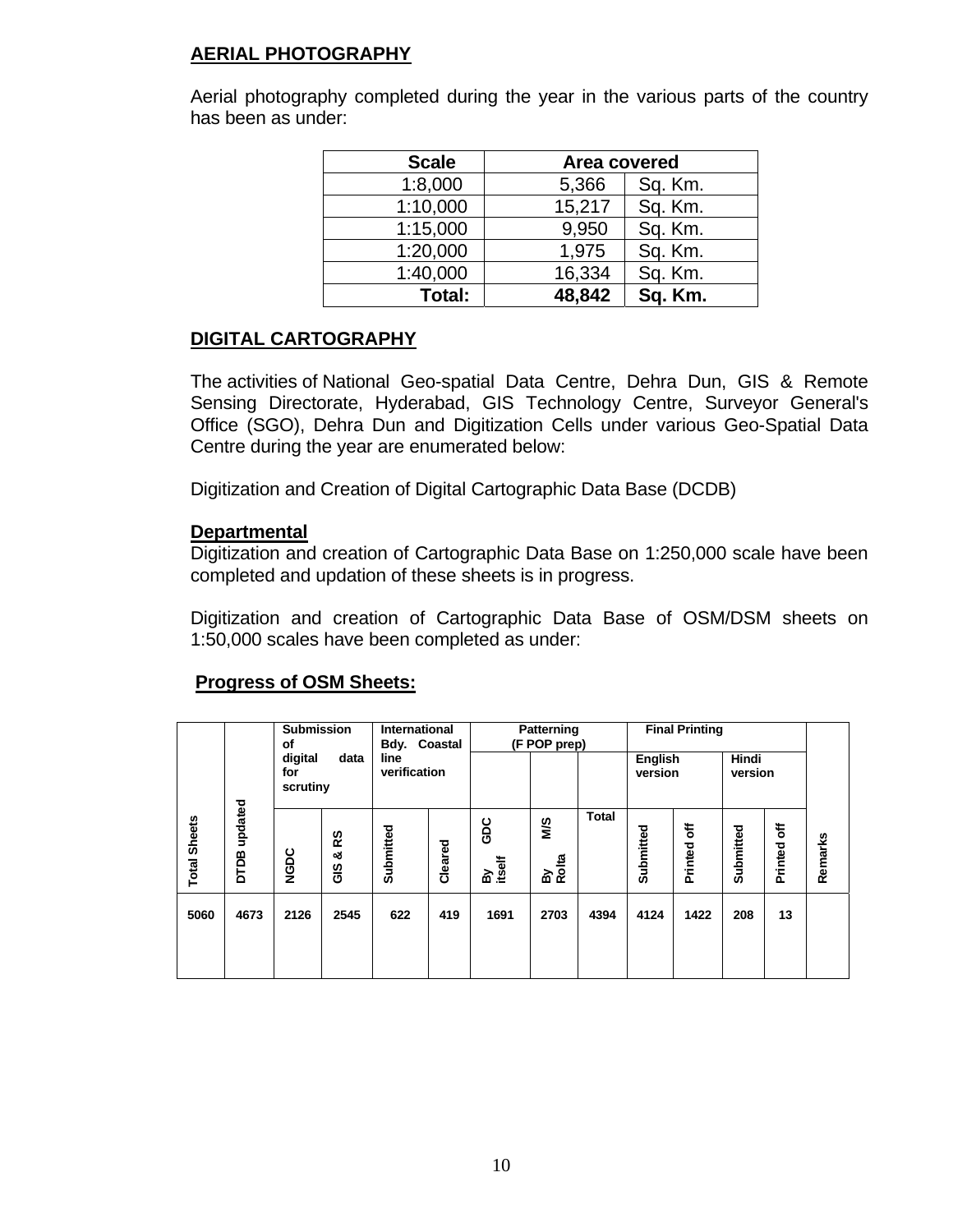#### **Progress of DSM Sheets:**

|                     |                                                                                                                                                                                                                                                                                                                                          |            | Int.Bdy/<br><b>Coastal</b> | line<br>Ver. Bdy<br>by<br><b>Bdy Ver. Wing</b> |                    | <b>ADGMS(GSGS)</b>       | Data<br>archival<br>in NGDC/                                                                                                                                                                                                                                                                                                                                                                                                                                                                                                                                                                                                                                                                                                                                                                                                                                                                                                                             | <b>Printing</b> |             |
|---------------------|------------------------------------------------------------------------------------------------------------------------------------------------------------------------------------------------------------------------------------------------------------------------------------------------------------------------------------------|------------|----------------------------|------------------------------------------------|--------------------|--------------------------|----------------------------------------------------------------------------------------------------------------------------------------------------------------------------------------------------------------------------------------------------------------------------------------------------------------------------------------------------------------------------------------------------------------------------------------------------------------------------------------------------------------------------------------------------------------------------------------------------------------------------------------------------------------------------------------------------------------------------------------------------------------------------------------------------------------------------------------------------------------------------------------------------------------------------------------------------------|-----------------|-------------|
| <b>Total Sheets</b> | Transformation                                                                                                                                                                                                                                                                                                                           | Patterning | Submitted                  | Cleared                                        | Submitted<br>Sheet | Blue<br>indent<br>issued |                                                                                                                                                                                                                                                                                                                                                                                                                                                                                                                                                                                                                                                                                                                                                                                                                                                                                                                                                          | Submitted       | Printed off |
| 5060                | 3918                                                                                                                                                                                                                                                                                                                                     | 3254       | 362                        | 237                                            | 2670               | 2384                     | 2167                                                                                                                                                                                                                                                                                                                                                                                                                                                                                                                                                                                                                                                                                                                                                                                                                                                                                                                                                     | 1098            | 263         |
|                     | scales has been completed.<br><b>Progress of Important Project:</b><br><b>DSSDI Project:</b><br>including of large scale base map.<br>Level 2 and Level 3 are completed for all 29 departments.<br>and final checking of remaining 2 districts is in progress.<br>districts (1424 sq km) except restricted area.<br><b>NUIS Project:</b> |            |                            |                                                |                    |                          | Digitization and creation of Cartographic Data Base of 7,334 sheets on 1:25<br>Creation of Delhi State Spatial Data Infrastructure for GNCTD-3D GIS sol<br>Framework control, Aerial Triangulation, Digital Elevation Model & Ortho Photo<br>been completed and procurement of RFID devices under process.<br>Project Procedure documents, Data Modelling, System Integration and Operat<br>Equipment installed and Commissioned for 8 Monitoring centres has<br>completed and 2 in progress. Control centres are functional. Delhi Geo-Port<br>DSSDI project is completed and testing is in progress. Capacity Building, Lev<br>3D Photogrammetric data captured (excluding buildings) are completed for<br>districts. Ground Validation, Over Ground Utility Survey and creatio<br>topographical data base are completed. Final data of 7 districts has been acce<br>3D topology, generation, texturing, rendering & visualization is completed for al |                 |             |
|                     | Survey of India has undertaken the task of mapping of 152 towns on 1:2000 s<br>for core area and 1:10,000 scale for the peripheral areas under National L<br>Information Scheme (NUIS), of Ministry of Urban Development.                                                                                                                |            |                            |                                                |                    |                          |                                                                                                                                                                                                                                                                                                                                                                                                                                                                                                                                                                                                                                                                                                                                                                                                                                                                                                                                                          |                 |             |

Digitization and creation of Cartographic Data Base of 7,334 sheets on 1:25,000 scales has been completed.

#### **Progress of Important Project:**

#### **DSSDI Project:**

Creation of Delhi State Spatial Data Infrastructure for GNCTD-3D GIS solution including of large scale base map.

Framework control, Aerial Triangulation, Digital Elevation Model & Ortho Photo has been completed and procurement of RFID devices under process.

Project Procedure documents, Data Modelling, System Integration and Operations: Equipment installed and Commissioned for 8 Monitoring centres has been completed and 2 in progress. Control centres are functional. Delhi Geo-Portal for DSSDI project is completed and testing is in progress. Capacity Building, Level 1, Level 2 and Level 3 are completed for all 29 departments.

3D Photogrammetric data captured (excluding buildings) are completed for all 9 districts. Ground Validation, Over Ground Utility Survey and creation of topographical data base are completed. Final data of 7 districts has been accepted and final checking of remaining 2 districts is in progress.

#### **NUIS Project:**

Survey of India has undertaken the task of mapping of 152 towns on 1:2000 scales for core area and 1:10,000 scale for the peripheral areas under National Urban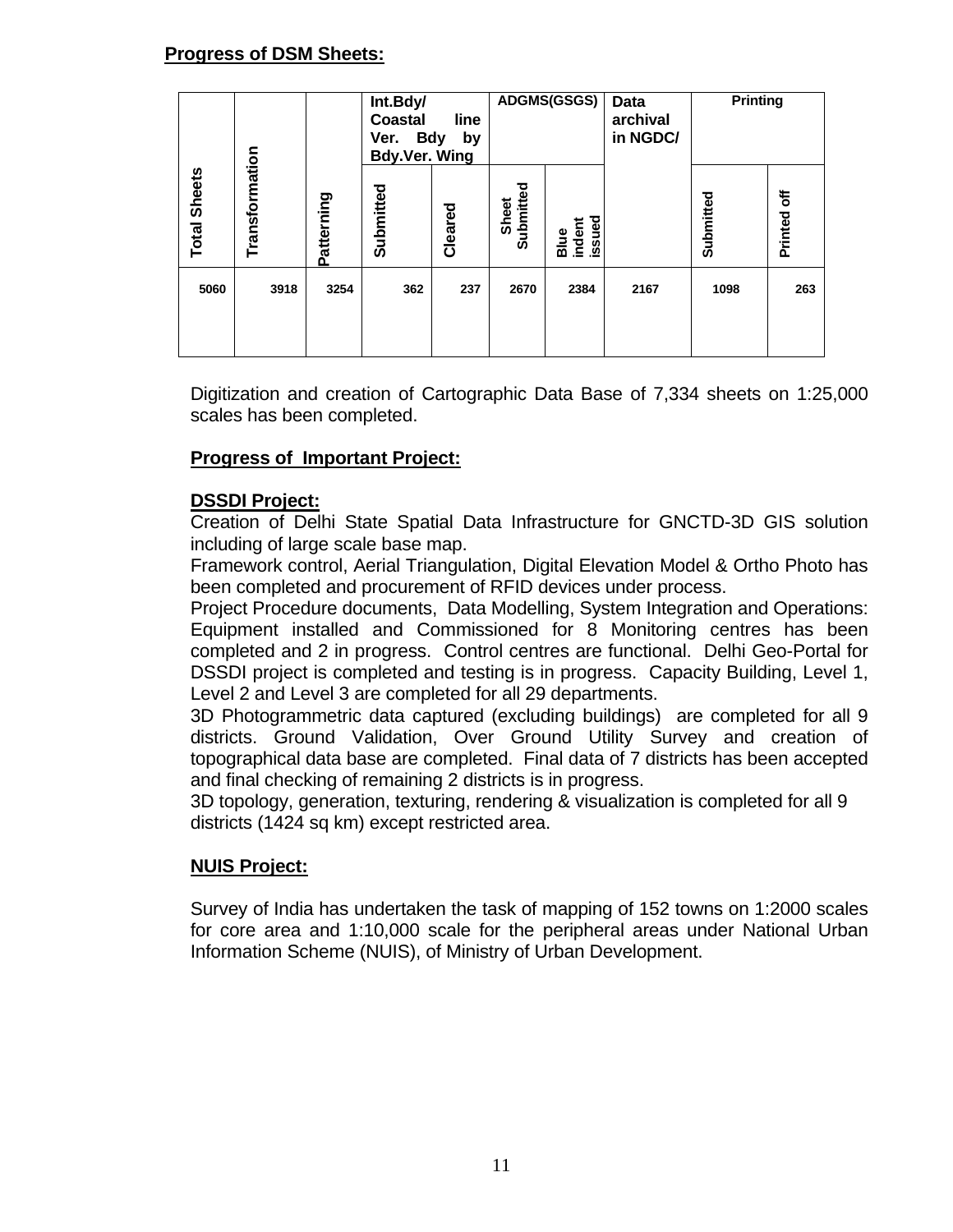#### **1:10,000 Scale Survey:**

Satellite Imagery of 152 towns has been received scanning has been done for 151 towns for thematic mapping.

Thematic mapping of 132 towns have been completed and final product of 100 towns has been sent to State Nodal Agency after obtaining security clearance from GSGS.

#### **1:2,000 Scale Surveys:**

Aerial Photography of 133 towns received and scanned. Control points of 126 towns have been completed. 2D feature extraction of 94 towns has been completed so far. Ground survey of 4 towns, using total station has been completed. Data pertaining to 89 towns has been sent to State Nodal Agency.

#### **Mapping and Delineation of Hazard Line:**

The objective of the project is to delineate, map and benchmark the coastal hazard line all along the mainland coast of India under World Bank Assisted "Integrated Coastal Zone Management (ICZM) project, where SOI has to generate a 0.5 meter elevation contour map on 1:10,000 scale as base map to delineate the Hazard Line for the entire mainland coast of India upto the maximum width of 7 Km from shore line on the landward side.

Tidal data pertaining to 40 years (as available with G&RB) for extraction of maximum annual elevation and extra-pullation for 100 years pertaining to 20 various ports (converted to M.S.L. heights as compiled by G&RB) has been submitted to MoEF.

#### **Provision of primary GPS control points (GCPs):-**

Secondary GPS Control:

 DT Levelling lines:- Along coast 12715.6 lin km & 7 Km apart 3263 lin kim. ST Levelling lines:- 5338.8 lin km.

Construction of pillars and GPS observation for 138 stations completed.

#### **Redefinition of Indian Vertical Datum:-**

Computation of Levelling Network observed for densification and Earth Quake Study under the project "Redefinition of Indian Vertical Datum" is in progress. Comparisons checking of triangulation and gravity values used for computation of various levelling lines are in progress.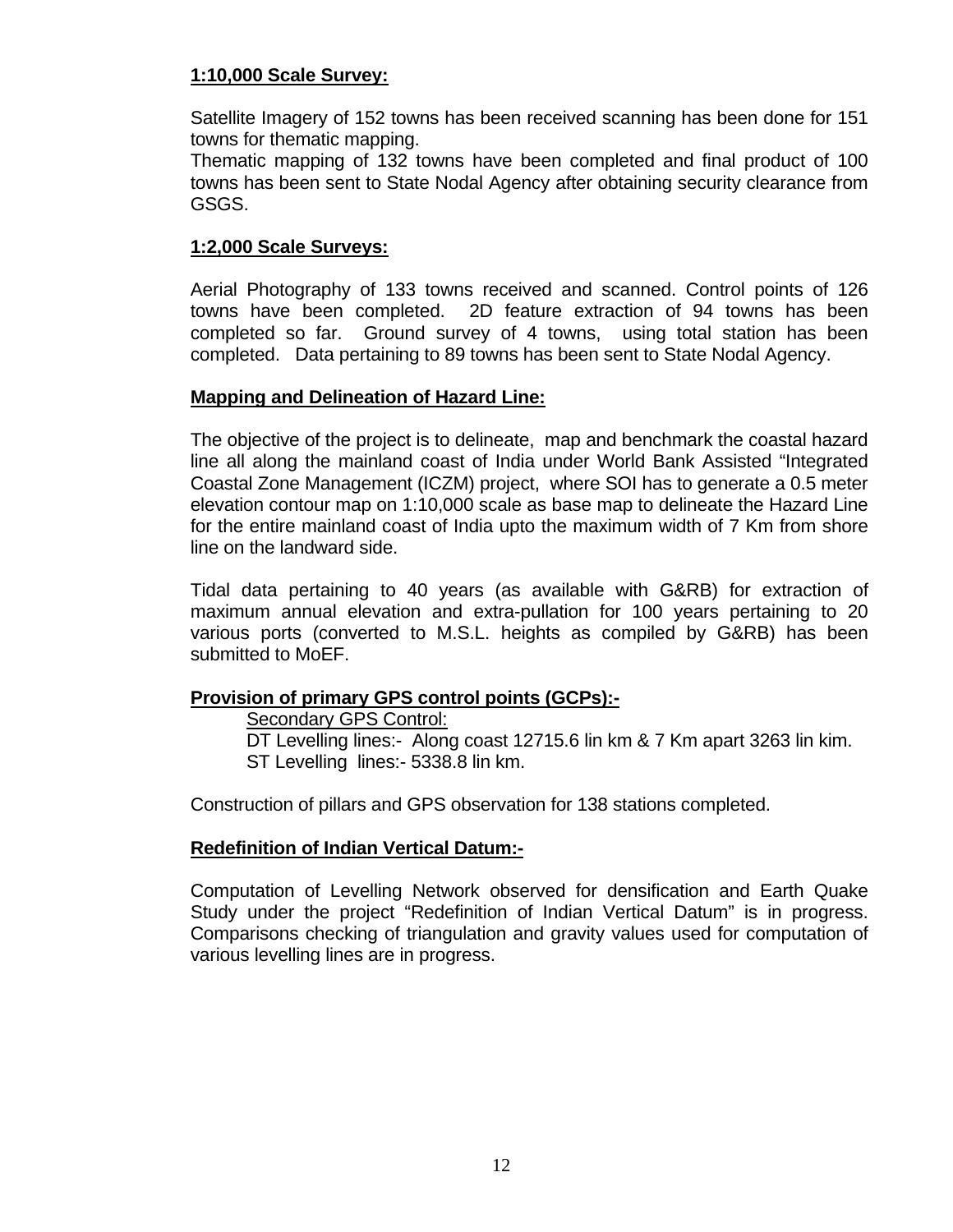#### **Modernization and Expansion of Indian Tide Gauge Network Ocean and Island for Disaster Management:**

Implementation of the project for "Modernization and Expansion of Tide Gauge Network along Indian coast & Island" is continued. Modernization of 28 Ports is completed out of 36 proposed under star Network. Maintenance of Tide Gauge Cabin at Port Blair, Aerial Bay, Campbell Bay & Nancowry has been completed.

#### **Receiving & Archiving of Real Time GPS Data from Tidal observatories:**

Real Time data being received from 7 ports Khandala, Marmagao, New Manglore, Haldia, Compbell Bay, Port Blair and Nancowry Islands, processing of RTDT data is in process.

#### **GCP Library:**

The project envisages setting of precise & consistent GCP Library in a Geocentric Coordinate system for the entire country. The Project will be completed in three phases, In the  $1<sup>st</sup>$  phase, 300  $1<sup>st</sup>$  order control points at spacing of 250 to 300 km. apart covering the entire country has already been completed.

In phase- II Densification of first order network at a spacing of 30 to 40 km apart is under progress. Recee / Site selection of 2262 points, construction of 2247 pillars and GPS observation at 1784 stations has been completed so far. Processing of GPS data collected as a part of GCP Library phase-II is in progress.

#### **Coal Mine Project:**

Preparation of updated Topographical maps of major Indian Coal fields based on remote sensing technique.

 Aerial photography of 10 Coal fields (priority-I area) (Bisrampur, Lakhanpur Korba, Chirimiri, Sonhat, Sohagpur, Talcher, Hasda, Arand, I.B. Valley & Mandi – Raigarh) has been completed, checking in respect of area coverage is in progress.

 Field for providing control point (plan & height) is under progress. Construction and 12 hrs. GPS observation for all 114 & 134 primary BMs/ GPS pillars is completed and 2810.5 lin. Km. DT Levelling has been completed to connect BMs/ GPS pillars. 2 hrs GPS observation for 178 plan and 163 height model points has been completed.

#### **GIS based Mapping of Cities/towns (Census Project):**

Survey of India has taken up a project with Registrar General of India (RGI) for supply of large scale maps, generated from high resolution satellite imagery for 441 towns in phased manner. In the 1<sup>st</sup> phase the state capitals will be completed. These maps will be used for next census operation.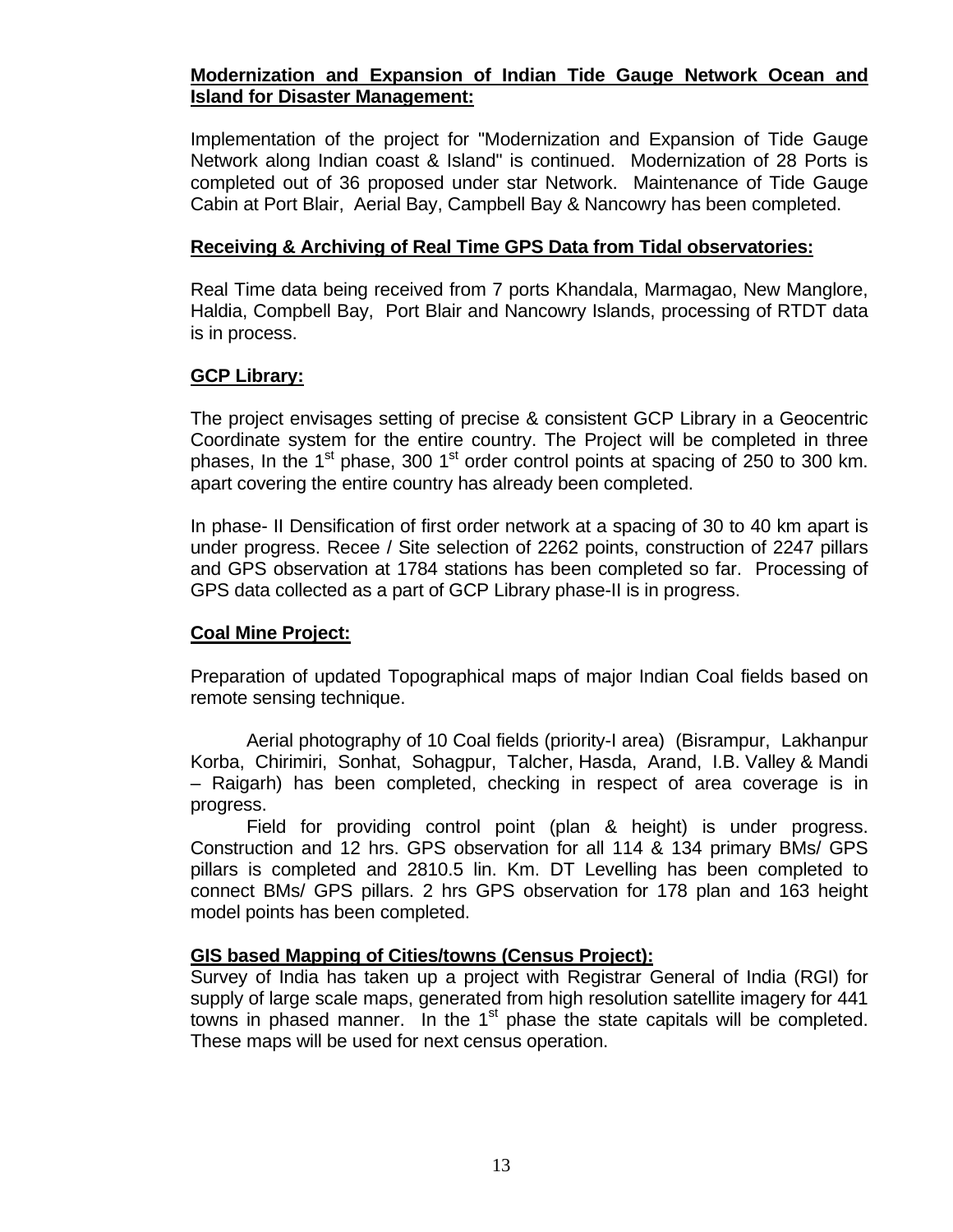Survey of India has completed Ward wise mapping of 28 towns/ cities and data has been supplied to RGI.

#### **Progress of GCP Library phase-II**

| Total no. of GCP Pillars        | - 2266  |
|---------------------------------|---------|
| Recce                           | $-2262$ |
| <b>Constructions of Pillars</b> | $-2247$ |
| <b>GPS</b> observations         | - 1784  |

#### **Progress of Field Verification**

| Scale    | Total No.<br>of Sheets | Sheets already<br>verified         |                   | Sheets<br>Total<br>verified up to | Remarks |
|----------|------------------------|------------------------------------|-------------------|-----------------------------------|---------|
|          |                        | Up to 31 $\mathrm{st}$<br>March.11 | During<br>2011-12 | Date                              |         |
| 1:50,000 | 5060                   | 4766                               | 141               | 4907                              |         |
| 1:25,000 | 19,393                 | 725                                | つつ                | 747                               |         |

Scrutiny & Verification of Private Publishers / State Govt. / Central Govt. by Boundary Verification Wing:

|     | Scrutiny                                  |               |              |     | 1367 | maps        |
|-----|-------------------------------------------|---------------|--------------|-----|------|-------------|
|     |                                           | Certification |              |     | 882  | maps        |
|     | Released                                  |               |              |     | 45   | maps        |
|     | <b>Boundary Description/ Verification</b> |               |              |     | 84   | maps        |
|     | <b>IAF Maps</b>                           |               |              |     | Nil  | maps        |
|     | Total                                     | $=$           | 2378<br>maps |     |      |             |
|     |                                           |               |              |     |      |             |
| (a) | Amount received from Forest Department    |               |              | $=$ | Nil  |             |
| (b) | Amount received from State Government     |               |              | $=$ | ₹    | 2,25,800    |
| (c) | Amount received from Central Government   |               |              | $=$ | ₹    | 7,16980     |
| (d) | Amount received from Private Publishers   |               |              |     | ₹    | 1,81,579    |
|     |                                           |               | Total        |     |      | ₹ 11,24,359 |

#### **SALES OF MAPS & VALUE BY MRIO**

| SI. No. | <b>Description</b>           | No. of copies | <b>Price</b> |
|---------|------------------------------|---------------|--------------|
|         |                              |               | (₹           |
|         | Defence                      | 1,24,868      | 72,42,344    |
| 2       | Central Govt.                | 7,725         | 5,71,757     |
| 3       | State Govt.                  | 4,310         | 3,55,625     |
| 4       | Misc.                        | 15,037        | 12,88,905    |
|         | Total                        | 1,51,940      | 94,58,631    |
|         |                              |               |              |
|         | <b>Digital Data Supplied</b> |               | 2,26,96,900  |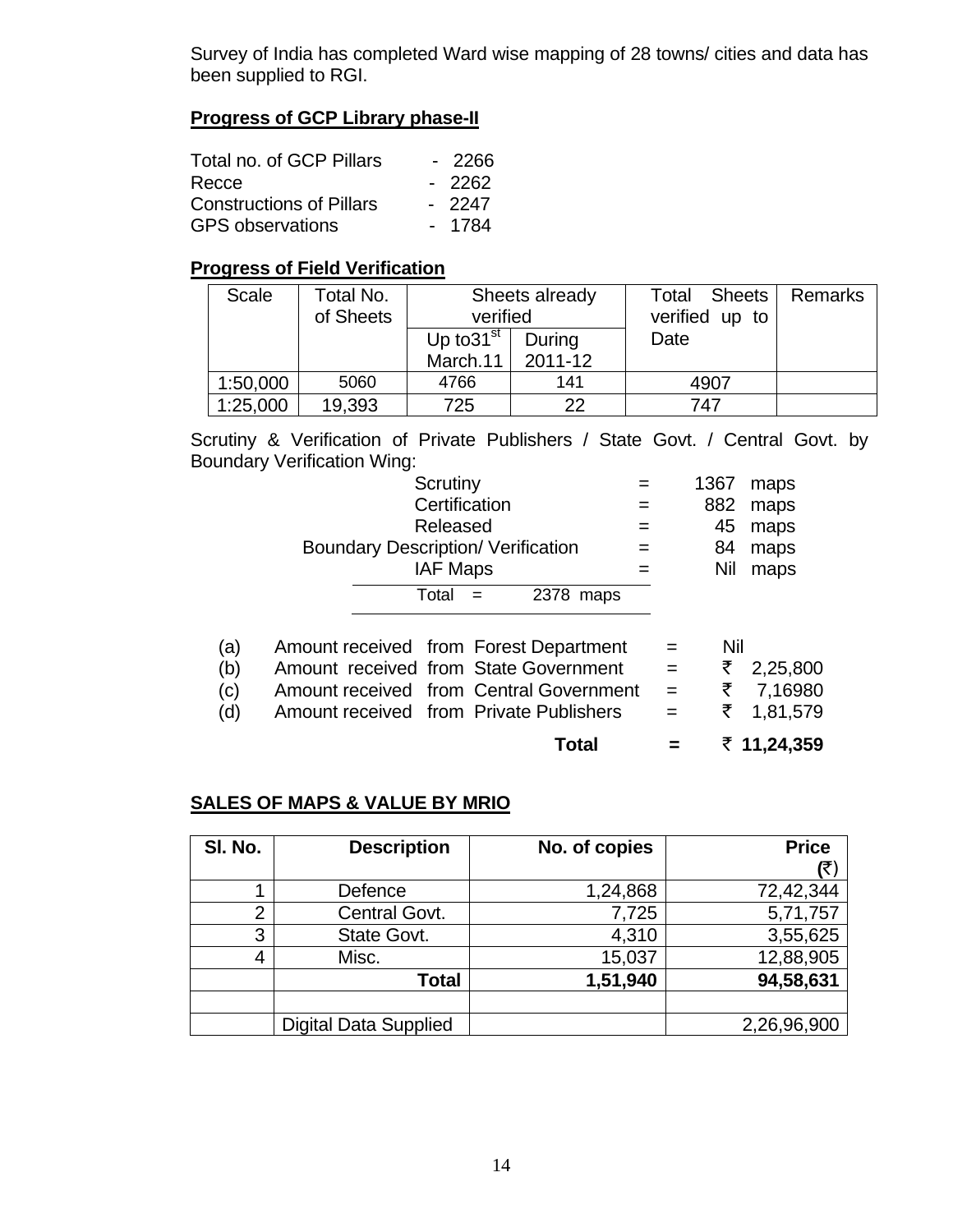#### **TOPOGRAPHICAL SURVEYS AND MAPPING:**

 The details of topographical surveys and mapping on various scale have been as under:

| SI.<br>No. | <b>Activity</b>                        | Area (sq km) | Distance (lin km) |
|------------|----------------------------------------|--------------|-------------------|
|            |                                        |              |                   |
| 1.         | <b>Control Surveys</b>                 |              |                   |
|            | <b>Topo Triangulation</b>              | 3345         | sq km             |
|            | Traverse                               | 216          | lin km            |
|            | Levelling                              | 15,177       | lin km            |
|            | <b>Aerial Triangulation</b>            |              |                   |
|            |                                        | 82           | lin km            |
| 2.         | <b>Detailed Surveys</b>                |              |                   |
|            | <b>Digital Photogrammetric Surveys</b> | Nil          |                   |
|            | <b>Ground Survey</b>                   | 277          | sq km             |
|            | <b>Verification Topo Sheet</b>         | 163          | sheets            |
|            |                                        |              |                   |
| 3.         | <b>Fair Drawing</b>                    |              |                   |
|            | Digital Mapping (DCDB for OSM)         | 4,673        | maps              |
|            | on 1:50,000                            |              |                   |
|            |                                        |              |                   |
| 4.         | <b>Printing</b>                        |              |                   |
|            | Topographical & others                 | 497          | maps              |

#### **INTERNATIONAL BOUNDARIES - CONFERENCES/ MEETINGS:**

#### **India – Myanmar Boundary**

18<sup>th</sup> Sectoral Level meeting between India-Myanmar was held at Mandalay (Myanmar) from 13.05.2011 to 14.05.2011. Maj. Gen. Umesh Chander, Additional Surveyor General, International Boundary Directorate (SGO) attended the meeting.

Meeting of heads of Survey Departments between India and Myanmar was held from 28.11.2011 to 30.11.2011 at Yangon (Myanmar), attended by Maj. Gen. Umesh Chander, Additional Surveyor General, International Boundary Directorate (SGO).

#### **India – Bangladesh Boundary**

A joint 69<sup>th</sup> India-Bangladesh Tripura sector boundary conference was held in Kolkata from 12.07.2011 to 13.07.2011 between the Director, Settlement & land records (Ex-officio), Tripura (India) and the Director General, Department of Land Records and Surveys, Bangladesh. Indian delegation was led by Shri N.R. Biswal, Director, Settlement & Land Records (Ex-officio), Tripura & Director, West Bengal & Sikkim.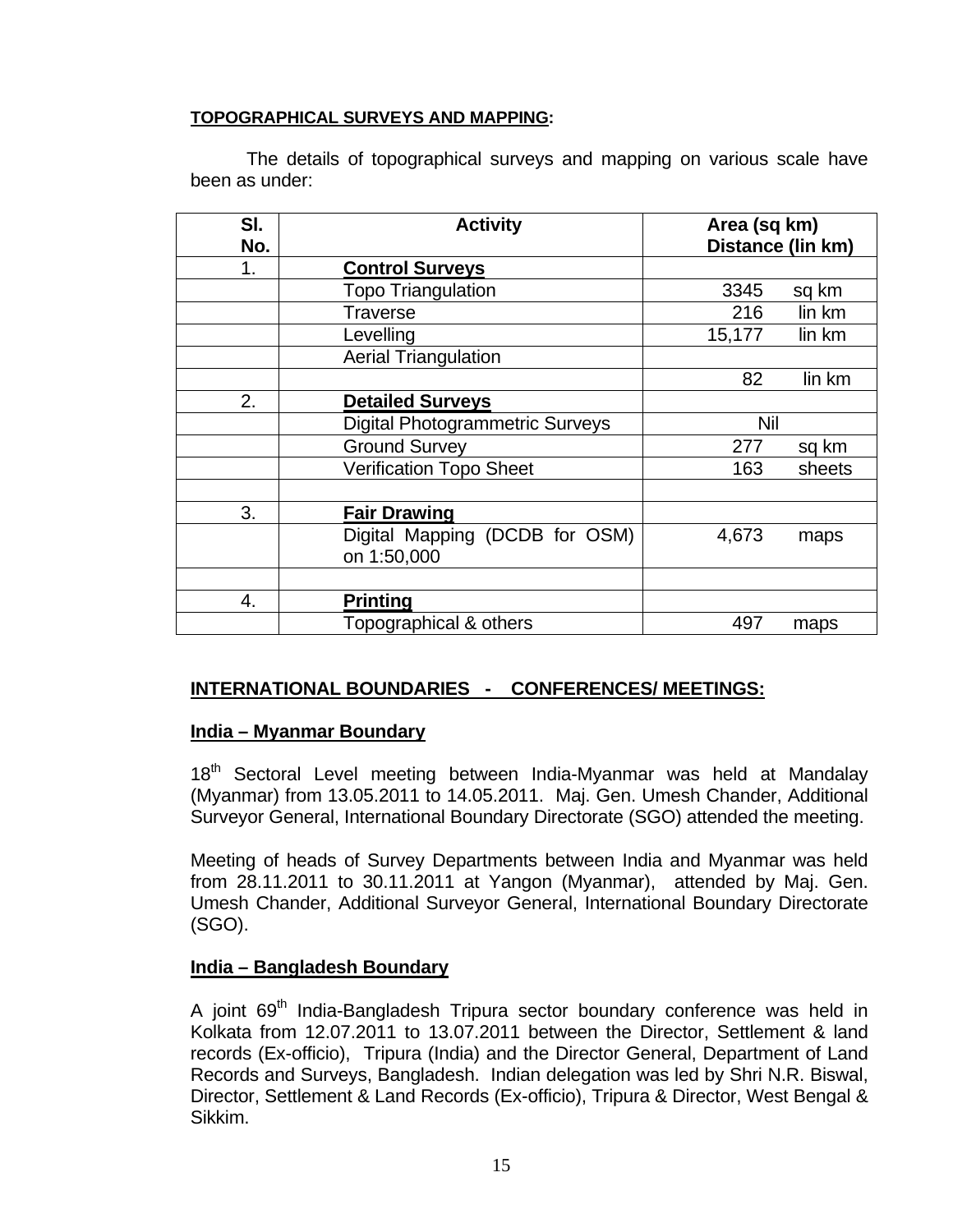A joint 39<sup>th</sup> India-Bangladesh Mizoram sector boundary conference was held in Kolkata from 19.07.2011 to 20.07.2011 between the Director, Settlement & land records (Ex-officio), Mizoram (India) and the Director General, Department of Land Records and Surveys, Bangladesh. Indian delegation was led by Shri N.R. Biswal, Director, Settlement & Land Records (Ex-officio), Mizoram & Director, West Bengal & Sikkim.

#### **India – Pakistan Boundary**

Surveyors/ Engineers meeting regarding boundary pillars along India-Pak boundary was held at Attari (Punjab) on 12.05.2011. Shri Pankaj Mishra, Superintending, Surveyor, Punjab, Haryana & Chandigarh GDC attend the meeting.

India – Pakistan Delegation Level Talks on Sir-Creek was held in Islamabad (Pakistan) from 20.05.2011 to 21.05.2011. Dr. Swarna Subba Rao, Surveyor General of India alongwith, Maj. Gen. Umesh Chander, Additional Surveyor General and Shri C.K. Pant, SS, International Boundary Directorate (SGO), attended the meeting.

#### **SCIENTIFIC ACTIVITIES**

Geodetic activities undertaken in Geodetic & Research Branch, Survey of India during the period under report includes the following major disciplines:

Establishment of primary planimetric and height control for National Control Framework, its densification for mapping.

Geophysical surveys i.e. Gravimetric, Geomagnetic & Astronomical Surveys.

Retrieval and storage of GPS data being recorded at thirty-three Permanent stations established at Almora. Aizawl (Mizo. Univ.), Bangalore (CMMACS), Bhatwari, Bhopal (R.R. L.AB), Bomdila (Tex. Uni.), Bhubaneshwar (SOI), Dehra Dun (SOI), Delhi (WIHG), Dhanbad (WIHG), Guwahati (Univ.), Gangtok (GBPHED). Hanle (IIA), Imphal (Manipur Univ.), Jabalpur (GIS), Kanpur (IIT), Kothi (WIHG), Kodai Kanal (IIA), Leh (IAOH), Lucknow (GIS), Kukchung (NU), Munsiari (WIHG), Mumbai (IITB), Naddi (WIHG), Pananik (WIHG), Pithoragarh (WIHG), Pune, Shillong, Thiruvananthapuram (SOI), Tezpur (Tez. Univ.) , Lumani (Tex. Univ.), Chitrakut (IIT Kanpur), maintained by SOI and other organizations.

Sea level observations to establish the mean sea level. These observations are required to establish the datum for height control and tide predictions used by port authorities for Navigational purposes.

Modernisation of Tide Gauge Network of India.

Provision of Geodetic & Geophysical control for developmental projects within the country and also in adjacent countries.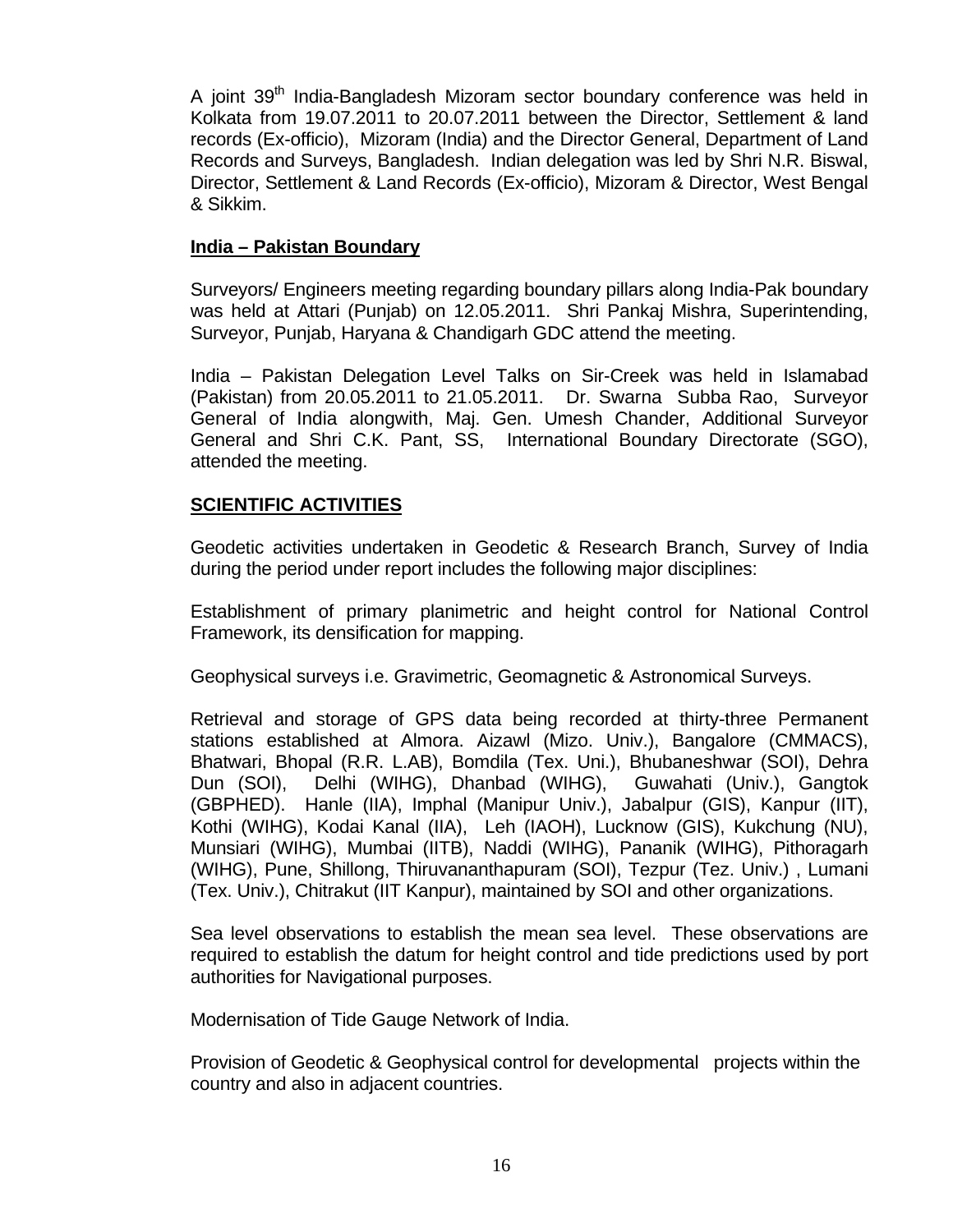Geodetic studies for monitoring the crustal movement, dam deformation, checking of verticality of archaeological structures, earthquake studies etc.

National/International collaborative activities in the field of Geodesy and Geophysics.

Mapping of Antarctica (Maitri & Environs) region.

Research & Development Programme in Sea level studies, Glaciology, Earthquake prediction etc.

#### **COLLABORATIVE SCIENTIFIC ACTIVITIES**

Following collaborative scientific activities in the field of Geodesy and Geophysics were continued:

Magnetic data has been supplied regularly to IIG, Mumbai and also supplied to World Data Centre when ever it required.

Supply of Mean Sea Level data of 18 Indian ports to International Permanent Service for Mean Sea Level (IPSMSL), U.K. for various scientific studies by the International Geodetic Community.

#### **RESEARCH AND DEVELOPMENT**

The main thrust of the research and developmental activities of the Geodetic & Research Branch during the period under report has been focused towards:

Processing/ analysis of pre & post Tsunami GPS data of Antarctica for crustal deformation & seismotectonic movement studies.

Backup and archival of data received from permanent GPS stations.

Downloading of precise ephemeris of IGS stations from web sites using internet.

Adjustment of Second Level Net in India (data compilation).

Data processing/ analysis and tidal predictions for year 2011 and 2012.

As a sequel to above programs, the following activities were initiated/ completed.

Data acquisition with Global Positioning System in static relative mode to obtain transformation parameters between the Everest Spheroid and WGS-84.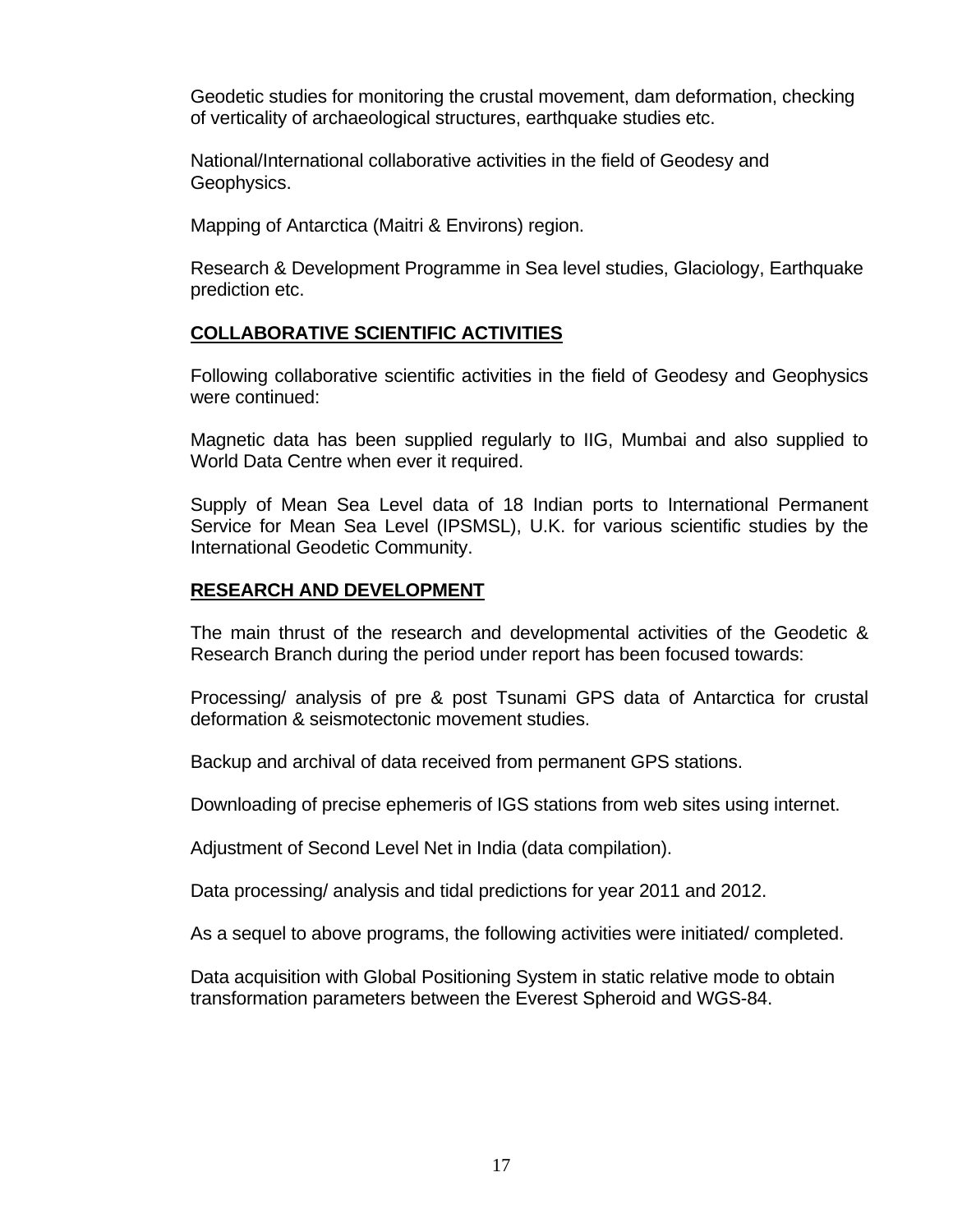Gravity data acquired for equal for crustal movement studies across faults/ thrust zones as well as for Geodetic and Geophysical studies for International Geodynamics projects is being restructured and formatted, so as to meet the requirements (of redesigned mathematical model).

#### **PARTICIPATION IN INDIAN SCIENTIFIC EXPEDITION TO ANTARCTICA**

Two officers were deputed for XXXI<sup>th</sup> Indian Scientific Expedition to Antarctica and carried out the following task:

Original Survey of 2.0 sq km in Sahirmachev Oasis, Maitri on the scale 1:5,000 with C.I. 5 m was completed by SOI team.

Seven days GPS observation in campaign mode was carried out at Maitri stations to carry out plate movement studies of Antarctic plate with respect to Indian plate.

Assistance to other scientific teams participating in the expedition to help in perusing their scientific jobs through survey and allied work.

#### **PRINTING**

The following maps were printed during the year:

| Maps.                                     |   |          | Nos. |
|-------------------------------------------|---|----------|------|
| 1:25,000                                  |   | $\cdots$ | Nil  |
| 1:50,000                                  |   | $\cdots$ | 194  |
| 1:250,000                                 |   | $\cdots$ | 03   |
| Geographical Maps & Indices               | . | $\cdots$ | 03   |
| Miscellaneous Maps / Indices/ Charts etc. | . | $\cdots$ | 11   |

#### **SPECIAL PURPOSE MAPS**

 The following special purpose maps were also printed during the year: Maps **Maps** Nos.

| <b>District Planning Maps</b>            |          | Nil |
|------------------------------------------|----------|-----|
| <b>Project Maps</b>                      |          | Nil |
| Miscellaneous Maps/Indices / Charts etc. | $\cdots$ | 286 |

#### **MAP SALES**

Maps, Digital data supplied/ sold to the Ministry of Defence, Central and State Governments and other user's agencies.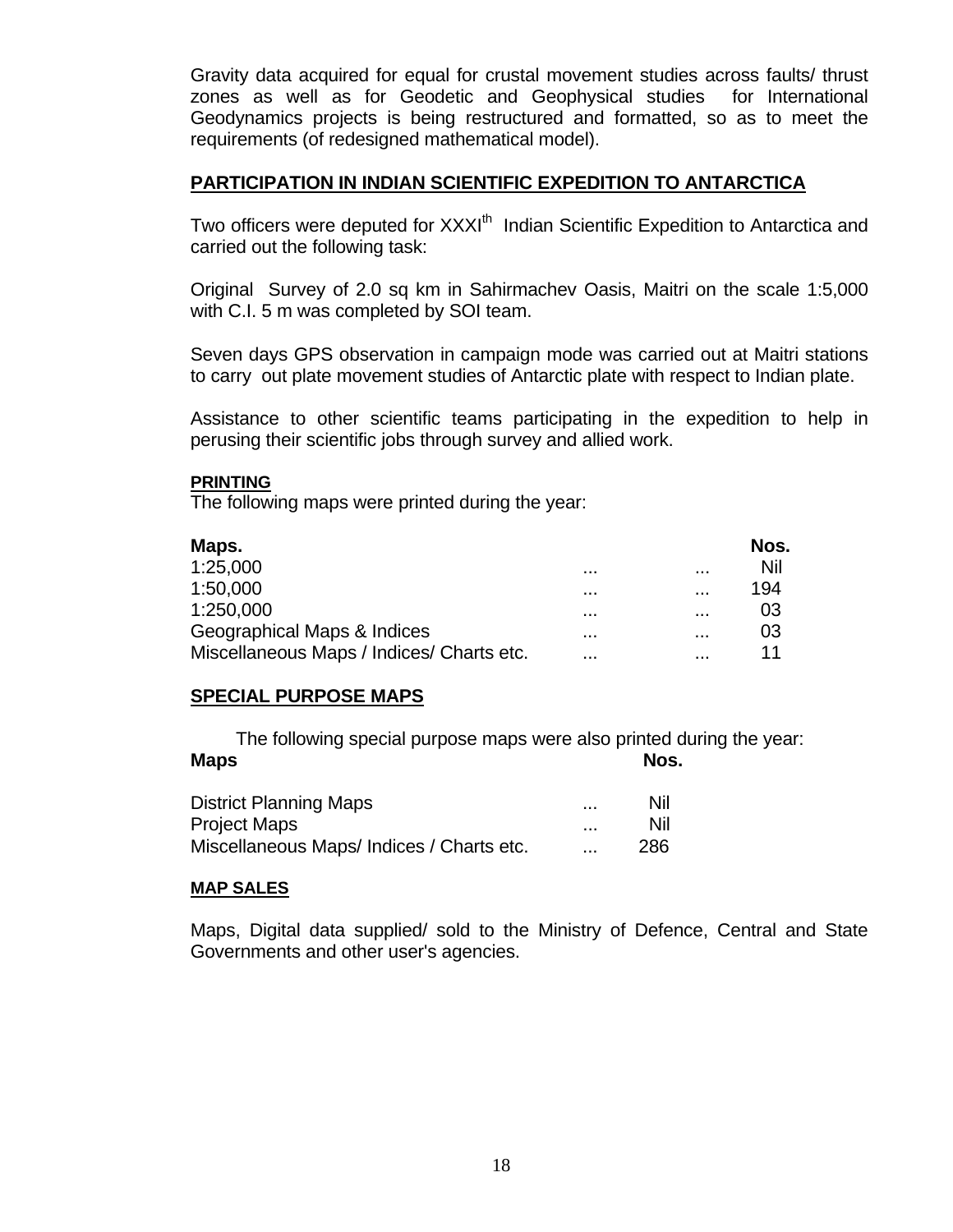#### **TRAINING**

317 trainees including 122 extra-departmental, 19 private and 11 foreign candidates are undergoing training in various courses run by Indian Institute of Surveying & Mapping, Hyderabad as per details given in Appendix 'A'.

#### **PUBLICATIONS**

The following publications were brought out during the period under report:

 Indian Tide Tables 2012 Hugli River Tide Tables 2012 Magnetic Bulletin of Sabhawala Magnetic Observatory for the Year 2009 Completed and for the year 2010 is in progress. Magnetic Declination on chart epoch 2010 under progress.

#### **CONFERENCES / SEMINARS / MEETINGS**

Shri R.M. Tripathi, Addl. Surveyor General, SGO attended meeting in MOGSGS on Military Grid at New Delhi.

Dr. Swarna Subba Rao, Surveyor General of India attended seminar on "Issues of Accuracies and standards fro large scale mapping from High Resolution Satellite Imageries at Hyderabad on 11.04.2011.

Dr. Swarna Subba Rao, Surveyor General of India attended meeting with Secretary, DST/ JS (PIA) and MEA, New Delhi.

Shri R.M. Tripathi, Addl. Surveyor General, SGO, NCSCM meeting at SICOM, New Delhi.

Dr. Swarna Subba Rao, Surveyor General of India attended meeting of NDMA, New Delhi.

Dr. Swarna Subba Rao, Surveyor General of India attended the presentation on DSSDI project to Hon'ble Minister Shri Kamal Nath, Minister of Urban Development in Delhi Secretariat.

Maj Gen. K.S. Kaliprasad, Addl. Surveyor General (SGO) attended meeting at DST, New Delhi.

Dr. Swarna Subba Rao, Surveyor General of India attended meeting with Secretary, Rural Development on NCRMP in New Delhi.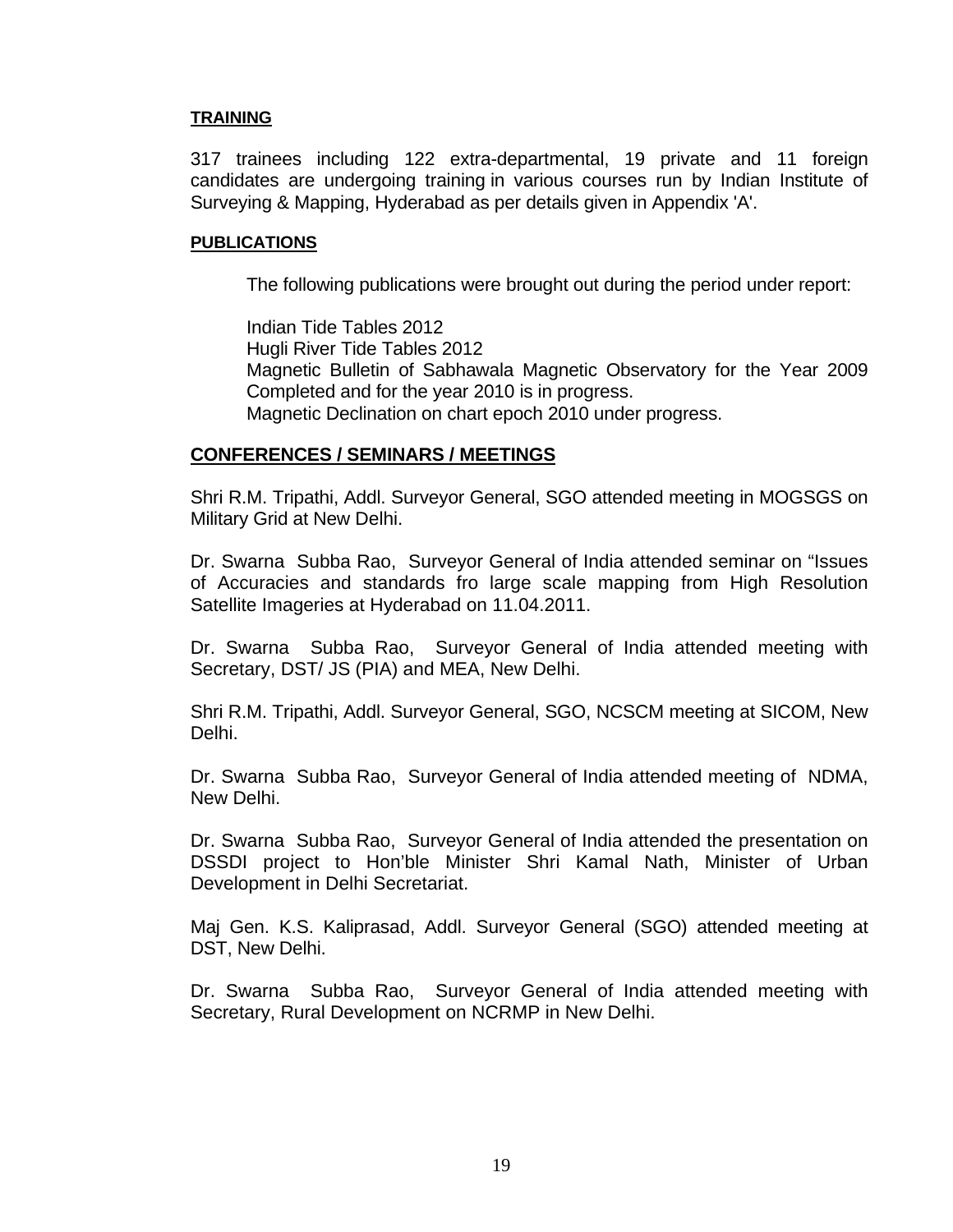Maj Gen. K.S. Kaliprasad, Addl. Surveyor General attended meeting in DST, New Delhi regarding "Google Earth".

Maj. Gen. (Dr.) B.Nagarajan, Additional Surveyor General, IIS&M attended 5<sup>th</sup> meeting NNRMS Standing Committee on "Training & Technology" at ISRO Headquarter, Bangalore and made a presentation on "Capacity Building on Digital Cartography and Digital Photogrammetry".

Dr. Swarna Subba Rao, Surveyor General of India attended meeting on "Creation of Kerala Mapping" partly by Google at INSA, New Delhi and also attended NNRMS-SC Cartography meeting at NRSC, Hyderabad.

Dr. Swarna Subba Rao, Surveyor General of India held discussion at DST and also attended HPSC meeting of DSSDI at New Delhi.

Dr. Swarna Subba Rao, Surveyor General of India attended National Annual convention on Geo-spatial Technologies & Application – Geo Summit 2011 at Sathyabama University, Chennai.

Maj Gen. K.S. Kaliprasad, Addl. Surveyor General, Surveyor General's Office, attended meeting in DST, New Delhi regarding Data Dissemination Policy.

Maj. General Umesh Chander, Additional Surveyor General, International Boundary Directorate (SGO) attended meeting with Secretary Border Management, MHA, New Delhi to discuss the agenda points for  $7<sup>th</sup>$  Indo-Bhutan Secretary level meeting on border management and to be held in New Delhi.

Shri Ashok Prim, Additional Surveyor General, IIS&M, Hyderabad along with other Senior officers from SOI participated in workshop on Bentley Map V8i – Geo-spatial Enabler for Infrastructure professionals held at Hyderabad.

Shri U.N. Mishra, Director, G&RB attended meeting at Bhabha Automatic Research Centre, Mumbai regarding MoU between BARC & SOI for "Electronic Information sharing in respect of Sea surface measurement data along Indian coast.

Shri D.K. Kar, SS attended the workshop for Web Mapping Service (WMS) held at IIS&M.

Shri Sanjay Kumar, Director, East UP GDC inspected the survey team working for Punatsangchhu HE Project, Stage-I, Bhutan.

Maj Gen S. K. Pathak, Addl. Surveyor General attended a meeting of the "Core Technical Advisory Group" under the National Land Records Modernization Programme (NLRMP) at the committee room of department of Land Resources, New Delhi.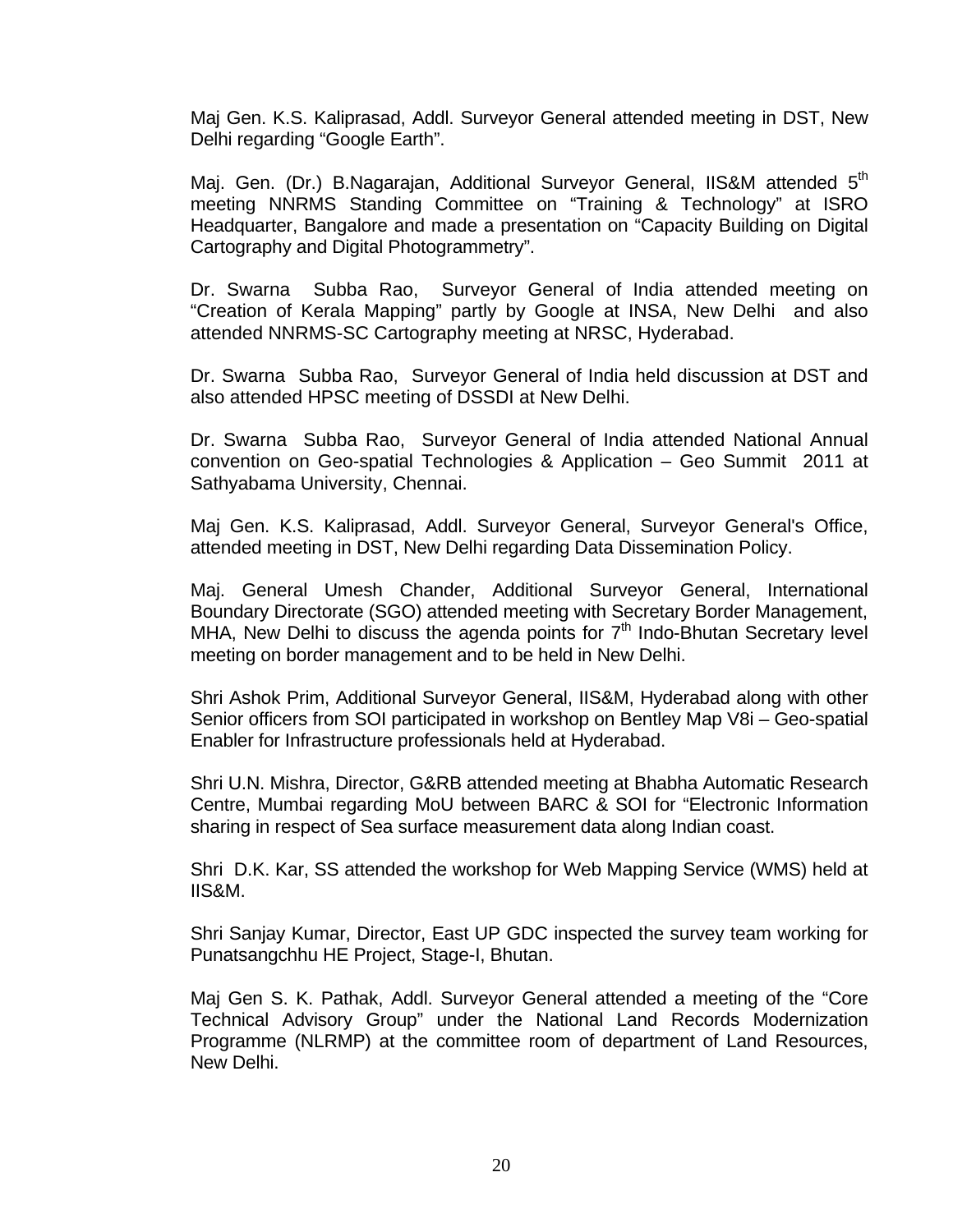#### **TECHNICAL PAPERS**

Shri U.N. Mishra, Director, G&RB, presented a paper tilted "Redefining the Horizontal & Vertical control in India, GCPs Datum transformation, updation of Land Records, contribution of SOI" at Gurgaon.

Shri U.N. Mishra, Director, G&RB, attended the GNSS user meet at Bangalore and also presented a paper titled "The use of GPS / GAGAN for survey application and requirement of SOI".

#### **FOREIGN VISITS / STUDY TOURS / DEPUTATION**

Dr. Swarna Subba Rao, Surveyor General of India visited New York (USA) to participated in "Third preparatory meeting of the proposed United Nations Committee of Experts on Global Geospatial Information Management" from 04.04.2011 to 06.04.2011.

Dr. Swarna Subba Rao, Surveyor General of India visited Paris (France) to participate in International Cartographic Association's General Assembly in conjunction International Cartographic Conference from 03.07.2011 to 08.07.2011.

#### **VISIT TO SOI OFFICES: Northern Printing Group, Dehra Dun**

30 students and 2 teachers from International Institute Engr. & Technology Samini Distt. Kurukshetra visited on 11.05.2011.

47 students and 4 staff members from Union World School, Kirshali Groush, Mussoorie visited on 13-05-2011.

A group of 44 students from IIRS, Dehra Dun visited on 20-06-2011.

30 officers and teachers from RIMC, Dehra Dun Cantt.

30 students and 2 staff members from IIRS, Anna University, Chennai visited on 29-08-2011.

56 students and 4 staff members from Shri Ranbeer Inter College, Amati, Chhattrapati Shauji Maharaj Nagar visited on 13-10-2011.

35 students and 2 staff persons from Shivaji University, Kolhapur, Maharashtra visited on 02-12-2011.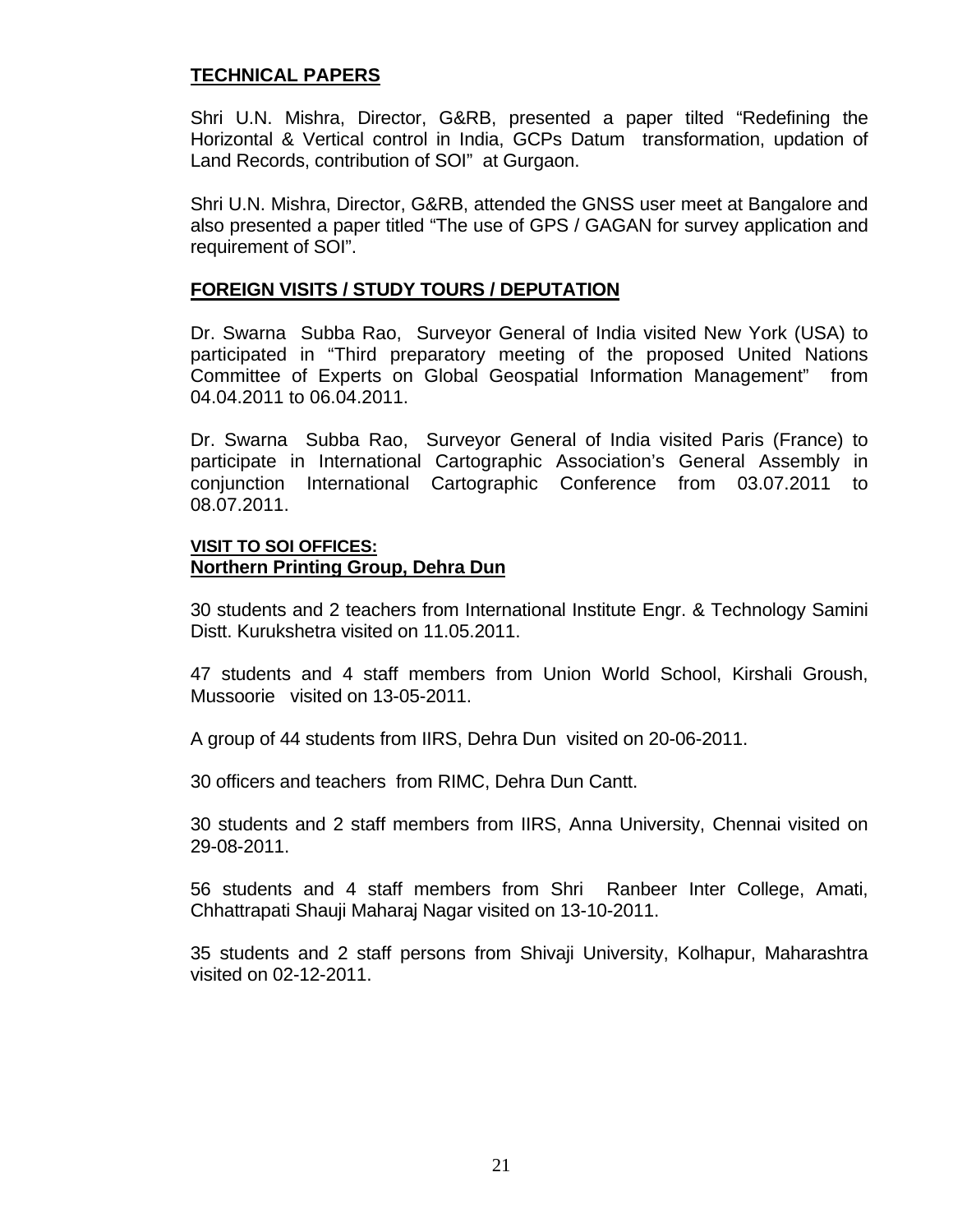4 staff persons from National Power Training Institute, NTPC Complex, Sector -33 Faridabad visited on 27-12-2011.

14 students and 1 Instructor from SSB Academy, Srinagar Garhwal visited on 14.12.2011.

32 students and 2 teachers from Unison World School, 21 New Cantt. Road, Dehra Dun visited on 10.02.2012.

76 students and 4 staff members from Swami Sahajanand Janta P.G. Institute Hareya, Ajamgarh (UP) visited on 14-02-2012.

35 students from Geography Department, Hindu College, Moradabad visited on 28-02-2012.

18 students and 5 teachers from Govt. College, Babal Rebadi, Haryana visited on 07-03-2012.

32 students and 3 teachers from Govt. P.G. College, New Tehri, Tehri Garhwal visited on 16-03-2012.

22 students, 3 faculty & 2 office staff from the Dean University School of Environment Management Guru Gobind Singh, Indraprastha University, visited on 20-03-2012.

#### **National Geo-spatial Data Centre, Dehra Dun**

A group of course trainees (NNRMS) from IIRS, Kalidas Raod, Dehra Dun visited the centre on 07.06.2011.

Shri Tharya Nand Sharma with a group of 38 (30 trainees, 5 staff members and 3 teachers) from 62 Cavalry c/o 56 APO visited the centre on 10.06.2011.

A group from Brigadier General Staff Headquarters, School of Artillery c/o 56 APO visited the centre on 11.07.2011.

Maj Neeraj Negi with the group of 32 persons (30 cadets and 2 teachers) from RIMC, Dehra Dun Cantt. visited the centre on 29.07.2011.

A group of 22 students and 3 staff members from School of Earth and Atmospheric Science, Madurai Kamaraj University, Madurai visited the centre on 07.10.2011.

ADG Military Survey (GSGS), New Delhi visited the centre on 14.11.2011

A group of 35 members (students with their staff) from Government Intermediate College, Bhagdwari Khadi, Raipur visited the centre on 14.02.2012.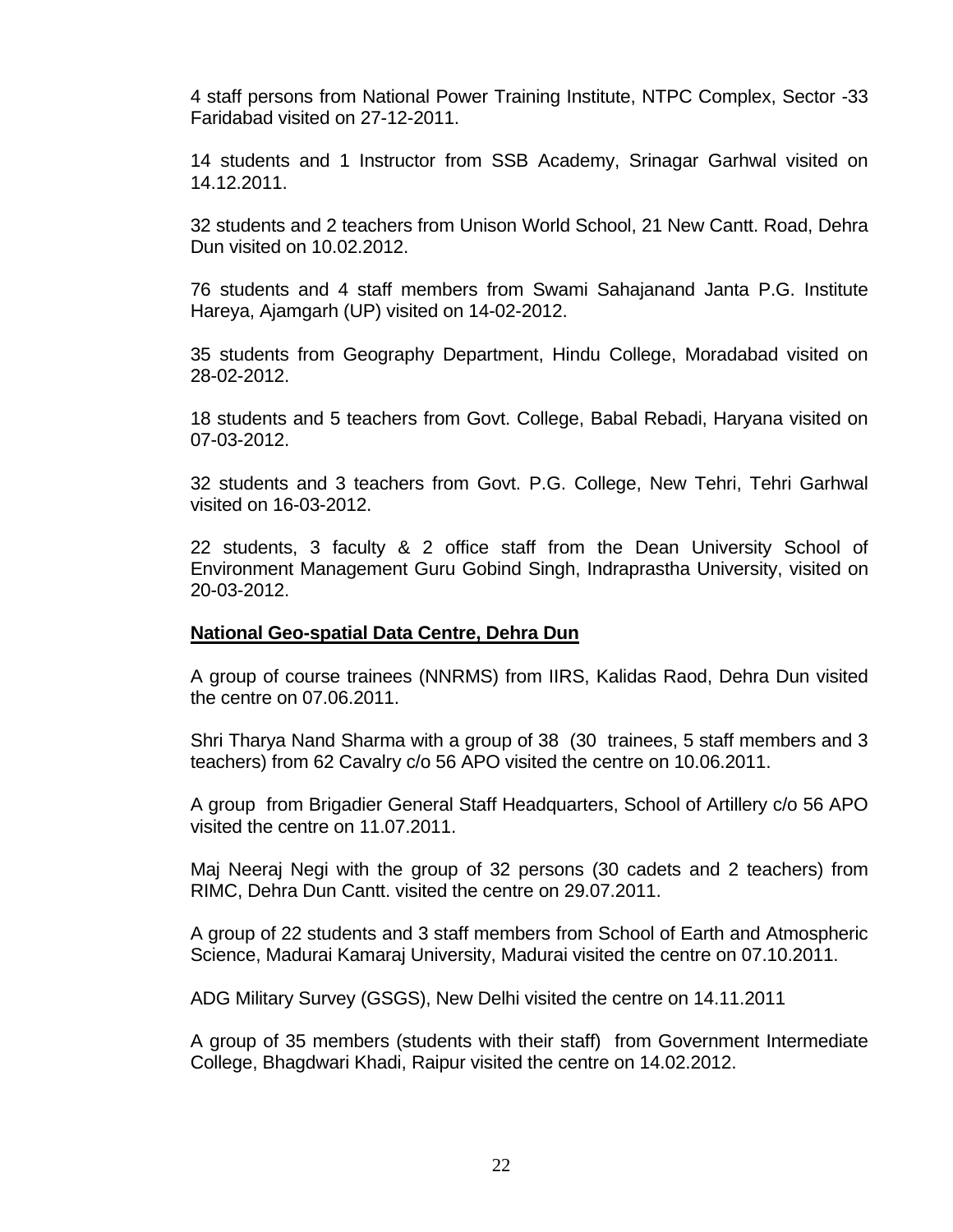#### **CULTURAL AND EDUCATIONAL ACTIVITIES**

 "INCA – National Map Quiz" programme participated by the students of various schools of Shillong & surrounding.

Hindi Pakhwada was celebrated in various offices in Survey of India located at different cities from 14.09.2012 to 30.09.2012 to encourage the officers and staff to work in "Rajbhasha Hindi' Hindi essay writing, noting – drafting and quiz competition was also organized during this period.

#### **NATIONAL SCIENCE DAY**

As a part of the country wide celebration of National Science Day on 28-02-2012. Indian Institute of Surveying & Mapping with other Directorates stationed at Hyderabad organized an Open Day at Survey of India, Uppal Campus on 28.02.2012. Displaying the exhibits and demonstration are surveying and mapping were made for the student and teachers.

The exhibition was inaugurate by Shri Ashok Prim, Deputy Surveyor General , Indian Institute of Surveying & Mapping as the Chief guest. More than 1000 students from different schools visited the exhibition. The theme of the celebration was "CLEAN ENERGY OPTIONS AND NUCLEAR SAFETY".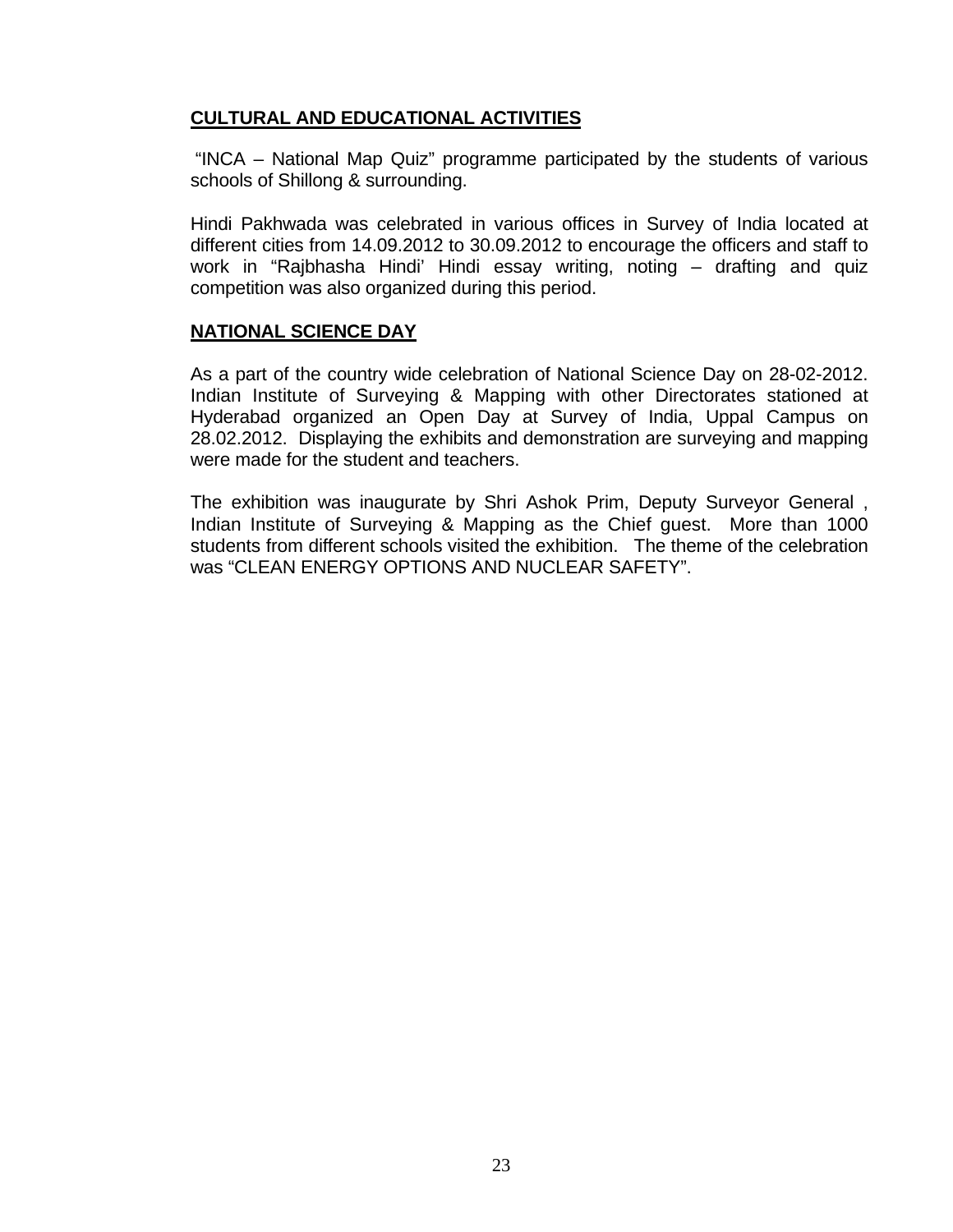### **DEVELOPMENT SURVEYS**

| Out of India             | <b>Name of Project</b>                                                                                             |
|--------------------------|--------------------------------------------------------------------------------------------------------------------|
| <b>Bhutan</b>            | Punatsangchhu HE Project Stage I<br>Punatsangchhu HE Project Stage II                                              |
| <b>State</b>             | <b>Name of Project</b>                                                                                             |
| <b>Arunachal Pradesh</b> | Attuni HE Project                                                                                                  |
| <b>Chhattisgarh</b>      | Coal Mine Project                                                                                                  |
| <b>Delhi</b>             | <b>Central Water Commission</b><br>Air Strip Survey of Vanasthali Vidhyapeeth<br><b>DSSDI Project</b>              |
| <b>Jharkhand</b>         | Coal Mine Project<br><b>ICZM Project</b>                                                                           |
| Gujarat                  | <b>ICZM Project</b><br>Computer Aided Digital Mapping (Ahmadabad city)                                             |
| <b>Haryana</b>           | Haryana-UP Boundary Work Project<br>Relaying of Bhakhra Grid Junction point in seven village<br>of Haryana Project |
| <b>Himachal Pradesh</b>  | Dhaula Sidh HE Project<br>Nakthan HE Project<br>Thana-Plaun and Beri Nichli HE Project<br>Kauli HE Project.        |
| Karnataka                | Nirmala Nagar Project<br><b>ICZM Project</b><br>Police Location & Maps Project<br><b>RGI Project</b>               |
| <b>Maharashtra</b>       | Coal Mine Project<br><b>ICZM Project</b><br>Computer Aided Digital Mapping (Mumbai city)                           |
| Meghalaya                | Coal Mine Project                                                                                                  |
| <b>Manipur</b>           | Loktak Down Stream HE Project                                                                                      |
| <b>Orissa</b>            | Coal Mine Project<br><b>ICZM Project</b>                                                                           |

**The following project surveys were continued/ carried out during the year 2011 – 2012 -**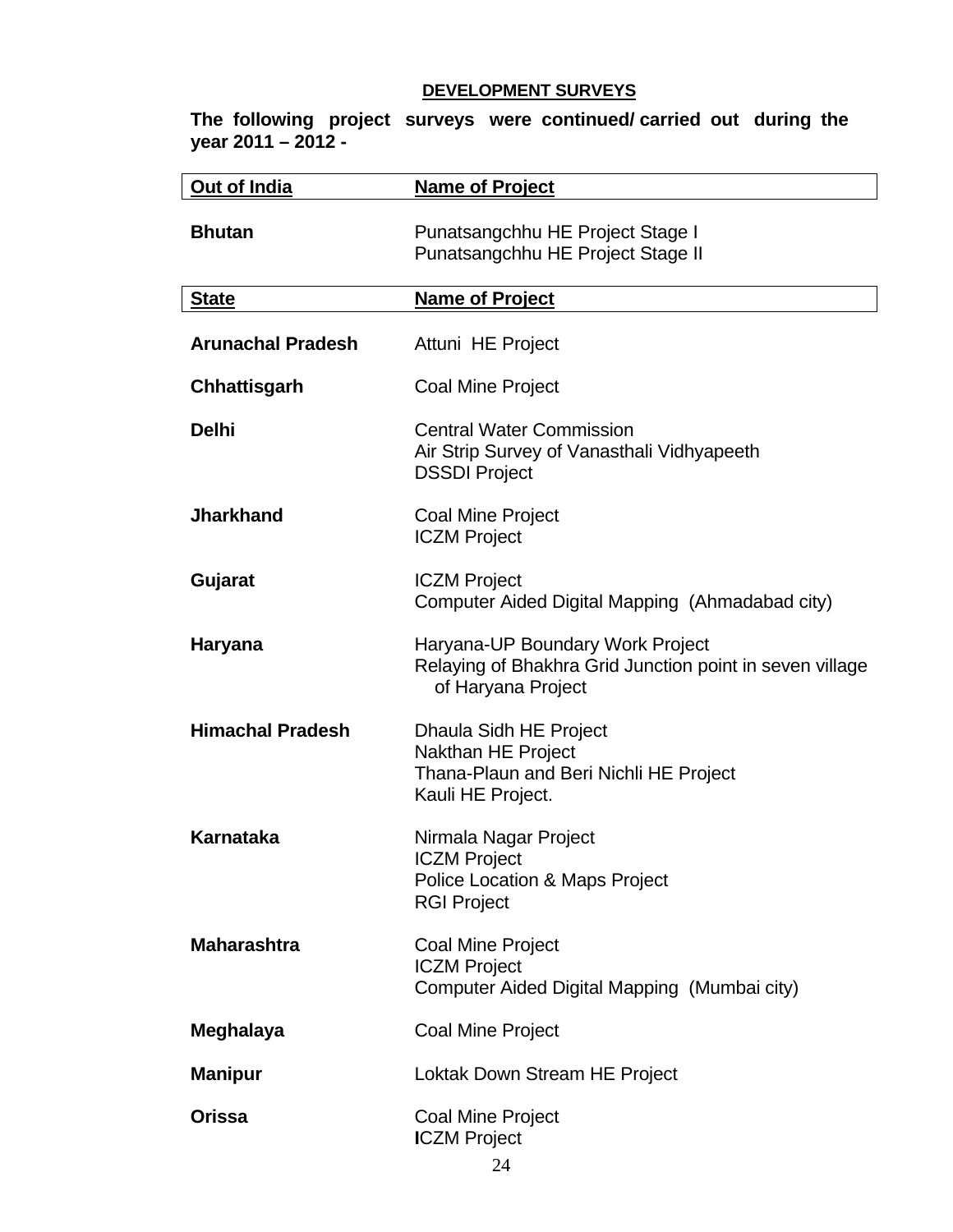| <b>State</b>         | Name of Project (contd.)                                                                                                             |
|----------------------|--------------------------------------------------------------------------------------------------------------------------------------|
| Punjab               | Nara Dam HE Project                                                                                                                  |
| Tamil Nadu           | <b>ICZM Project</b><br>Computer Aided Digital Mapping (Chennai city)                                                                 |
| <b>Uttar Pradesh</b> | <b>Rihand Dam Project</b><br>Indrapuri Reservoir HE Project<br>Maudha Dam Project<br>Kadwan Project<br>Kendriya Vidyalaya Project    |
| <b>Uttarakhand</b>   | Tapovan Vishnugad HE Project                                                                                                         |
| West Bengal          | Interlinking of Rivers Farakka Sunderban Link<br><b>Puruliya Cadastral Project</b><br><b>Coal Mine Project</b><br><b>RGI Project</b> |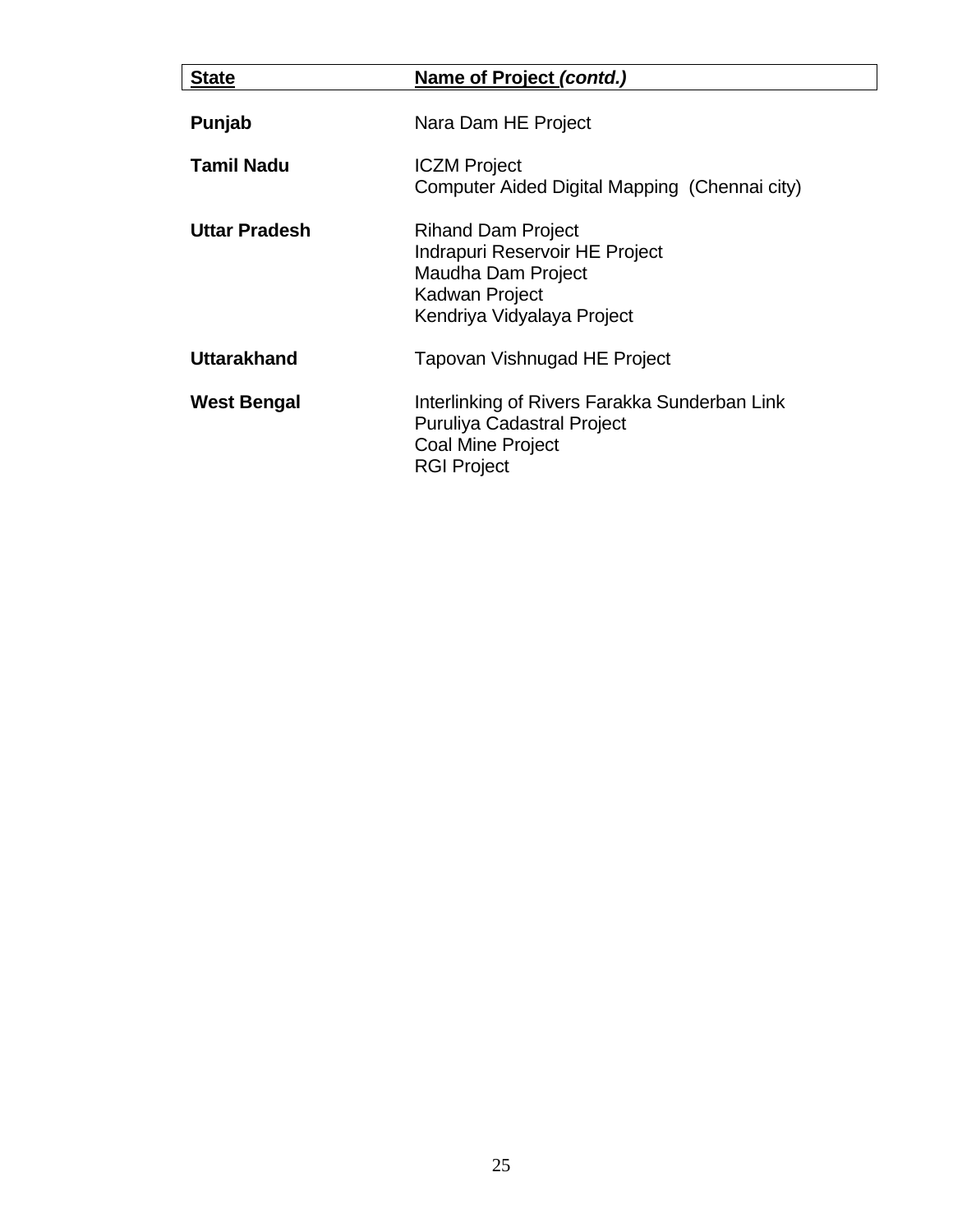#### **Courses conducted and No. of Officers trained through Regular/ Scheduled Courses at IIS&M, Uppal, Hyderabad -**

| SI. No.        | <b>COURSE No.</b> | <b>NOMENCLATURE</b>                                                                          | DEPTL.                   | <b>EXTRA</b><br>DEPTL.   | <b>FORE</b><br><b>IGN</b> | <b>OTHERS</b>            | <b>TOTAL</b> |
|----------------|-------------------|----------------------------------------------------------------------------------------------|--------------------------|--------------------------|---------------------------|--------------------------|--------------|
| $\mathbf{1}$   | 115.19            | <b>Office Management</b>                                                                     | 08                       | $\overline{\phantom{a}}$ | --                        | --                       | 08           |
| $\overline{c}$ | 320.02            | Dual Trade-Digitization<br>of Cartographic Documents                                         | $\overline{\phantom{a}}$ | 05                       | --                        | --                       | 05           |
| 3              | 340.42            | Digitization of Cartographic<br>Documents                                                    | 05                       | 13                       | --                        |                          | 18           |
| 4              | 340.43            | Digitization of Cartographic<br>Documents                                                    | 14                       | 11                       | $\overline{\phantom{a}}$  | $\overline{\phantom{a}}$ | 25           |
| 5              | 400.90#           | <b>Surveying Supervisor</b>                                                                  | 02                       | --                       | --                        | --                       | 02           |
| 6              | 400.91#           | <b>Surveying Supervisor</b>                                                                  | --                       | --                       | 07                        | --                       | 07           |
| 7              | 415.02            | Use of Total Station in<br><b>Cadastral Survey</b>                                           | --                       | 17                       | --                        |                          | 17           |
| 8              | 440.17#           | <b>GIS Application</b>                                                                       | 04                       | 05                       | --                        | --                       | 09           |
| 9              | 440.18            | <b>GIS Application</b>                                                                       | 03                       | 06                       | $\frac{1}{2}$             | 01                       | 10           |
| 10             | 440.19            | Digital Cartography<br>& GIS Applications                                                    | 08                       | 05                       | --                        | --                       | 13           |
| 11             | 465.01            | Mid Career Advance<br>Course on GIS Applications                                             | --                       | 06                       | --                        |                          | 06           |
| 12             | 480.29#           | <b>Digital Photogrammetry</b><br>& Remote Sensing                                            | 14                       | 01                       | --                        | 01                       | 16           |
| 13             | 480.30            | <b>Digital Photogrammetry</b><br>& Remote Sensing                                            | 07                       | 02                       | --                        | 02                       | 11           |
| 14             | 480.31            | <b>Digital Photogrammetry</b><br>& Remote Sensing                                            | 06                       | 03                       | --                        | 01                       | 10           |
| 15             | 480.32            | <b>Digital Photogrammetry</b><br>& Remote Sensing                                            | 03                       | 05                       | --                        | 01                       | 09           |
| 16             | 480.33            | <b>Digital Photogrammetry</b><br>& Remote Sensing                                            | 10                       | 04                       | --                        |                          | 14           |
| 17             | 485.021           | Mid Career Course<br>for DSS/Surveyor                                                        | 02                       | 06                       | --                        | --                       | 08           |
| 18             | 495.19            | Fundamental Survey<br>Engineering                                                            | 13                       | $\overline{\phantom{a}}$ | --                        | --                       | 13           |
| 19             | 496.02            | Refresher Course for<br>Officer Surveyors/ surveyors                                         | 09                       | 08                       | --                        | --                       | 17           |
| 20             | 500.70#           | Surveying Engineer                                                                           | 02                       | --                       | $\overline{\phantom{a}}$  | $\overline{\phantom{a}}$ | 02           |
| 21             | 500.71#           | Surveying Engineer                                                                           | --                       | --                       | 04                        | --                       | 04           |
| 22             | 500.72            | Surveying Engineer                                                                           | 01                       | --                       | --                        | --                       | 01           |
| 23             | 585.06            | Map updation using<br>Mobile Mapping System                                                  | 11                       | 07                       | --                        |                          | 18           |
| 24             | 690.21            | Control and Detail<br>Survey by GPS & total station                                          | 03                       | --                       | --                        | 06                       | 09           |
| 25             | 690.22            | Control and Detail Survey<br>by GPS & total station                                          | 08                       | 15                       | --                        |                          | 23           |
| 26             | 690.23            | Control and Detail Survey<br>by GPS & total station                                          | 07                       | --                       | --                        | 07                       | 14           |
| 27             | 700.21#           | <b>Advanced Geodesy</b>                                                                      | 04                       | --                       | --                        | --                       | 04           |
| 28             | 700.22            | <b>Advanced Geodesy</b>                                                                      | 03                       | --                       | --                        | --                       | 03           |
| 29             | 710.28#           | <b>Advanced Photogrammetry</b><br>& Remote Sensing                                           | 04                       | 02                       | --                        | --                       | 06           |
| 30             | 710.29            | <b>Advanced Photogrammetry</b><br>& Remote Sensing                                           | 05                       |                          |                           |                          | 05           |
| 31             | 740.08            | Advanced Course on Digital<br>Cartography & GIS                                              | 06                       | --                       | --                        | --                       | 06           |
| 32             | 780.01            | Refresher Course on GPS,<br>Total station, Mobile Mapping,<br>GIS and Digital Photogrammetry | 02                       | 01                       | --                        |                          | 03           |
|                |                   | Total:                                                                                       | 165                      | 122                      | 11                        | 19                       | 317          |

# Courses continuing from previous year.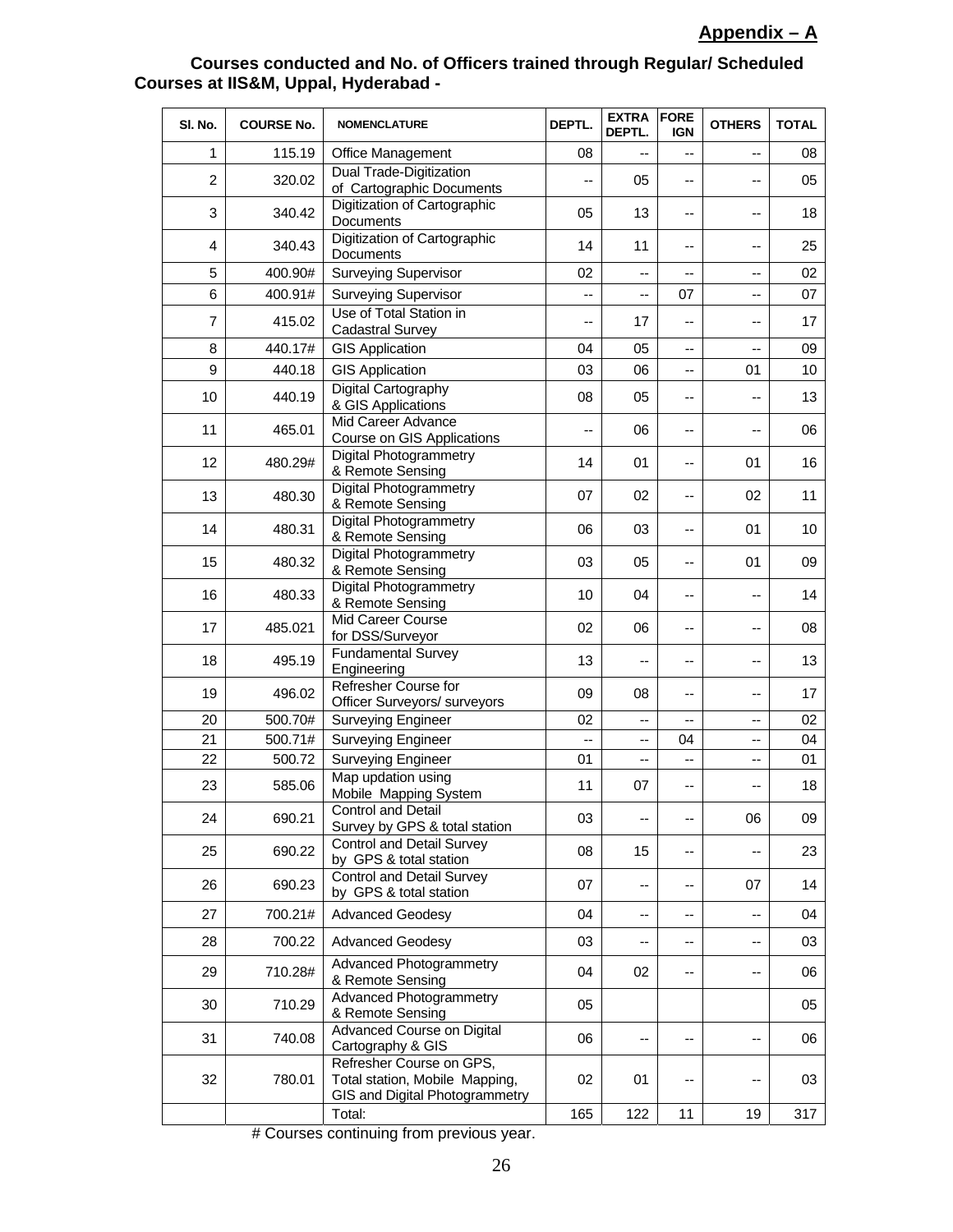## **Special Courses for Specific users organized at IIS&M, Uppal, Hyderabad -**

| <b>SL</b><br>NO. | <b>COURSE</b><br>NO. | <b>NOMENCLATURE</b>                                                  | DEPTL. | <b>EXTRA</b><br>DEPTL. | FORE<br><b>IGN</b>       | <b>OTHERS</b>            | <b>TOTAL</b>  |
|------------------|----------------------|----------------------------------------------------------------------|--------|------------------------|--------------------------|--------------------------|---------------|
| 1.               | Spl.#                | NLRMP training programme                                             |        | 26                     |                          |                          | 26            |
|                  |                      | for working level officers for                                       |        |                        |                          |                          |               |
|                  |                      | Revenue / Survey/ Settlement                                         |        |                        |                          |                          |               |
|                  |                      | of State Government.                                                 |        |                        |                          |                          |               |
| $\overline{c}$   | Spl.                 | Training on GPS & Total Station                                      | --     | 31                     | --                       |                          | 31            |
|                  |                      | for staff of Survey and Land                                         |        |                        |                          |                          |               |
|                  |                      | Records, Kerala - (10 <sup>th</sup> Batch).                          |        |                        |                          |                          |               |
| 3                | Spl.                 | NLRMP training on Land Information                                   |        | 21                     |                          |                          | 21            |
|                  |                      | System for Working level officers<br>of Revenue / Survey/ Settlement |        |                        |                          |                          |               |
|                  |                      | of UT/ State Governments.                                            |        |                        |                          |                          |               |
| 4                | Spl.                 | <b>Training on Digitization Techniques</b>                           | --     | 15                     | --                       |                          | 15            |
|                  |                      | for staff of Survey & Settlement,                                    |        |                        |                          |                          |               |
|                  |                      | Tamilnadu.                                                           |        |                        |                          |                          |               |
| 5                | Spl.                 | Course on Modern Trends in                                           |        | --                     |                          | 11                       | 11            |
|                  |                      | Surveying for student of Mahatma                                     |        |                        |                          | Student                  | Student       |
|                  |                      | Gandhi Chitrakoot Gramodaya                                          |        |                        |                          |                          |               |
|                  |                      | Viswavidhyalaya, Chitrakoot.                                         |        |                        |                          |                          |               |
| 6                | Spl.                 | Training on Modern Survey                                            | --     | 09                     | --                       |                          | 09            |
|                  |                      | Techniques for Revenue/                                              |        |                        |                          |                          |               |
|                  |                      | Survey officials of Lakshdweep.                                      |        |                        |                          |                          |               |
| 7                | Spl.                 | <b>Training on Digitization</b><br>Techniques for staff of           | --     | 16                     | --                       |                          | 16            |
|                  |                      | Survey & Settlement, Tamilnadu.                                      |        |                        |                          |                          |               |
| 8                | Spl.                 | Special Course on Transmission                                       |        | 22                     | --                       |                          | 22            |
|                  |                      | Line Survey for APTRANSCO                                            |        |                        |                          |                          |               |
|                  |                      | officials of Andhra Pradesh                                          |        |                        |                          |                          |               |
| 9                | Spl.                 | Advance Training on Co-ordinate                                      | --     | 25                     | --                       | 01                       | 26            |
|                  |                      | System and GNSS for ONGC                                             |        |                        |                          |                          |               |
|                  |                      | <b>Officials</b>                                                     |        |                        |                          |                          |               |
| 10               | Spl.                 | <b>Training on Modern Survey</b>                                     |        | 16                     |                          |                          | 16            |
|                  |                      | Techniques using GPS & Total                                         |        |                        |                          |                          |               |
| 11               | Spl.                 | Station for officials of Tamilnadu.<br>Training on Digital           |        |                        |                          |                          |               |
|                  |                      | Photogrammetry and Remote                                            |        | --                     |                          | 08<br>Student            | 08<br>Student |
|                  |                      | Sensing to Students of Anna                                          |        |                        |                          |                          |               |
|                  |                      | University, Chennai.                                                 |        |                        |                          |                          |               |
| 12               | Spl.                 | Training on Modern Survey                                            | --     | 16                     |                          |                          | 16            |
|                  |                      | Techniques using GPS & Total                                         |        |                        |                          |                          |               |
|                  |                      | Station for officials of Tamilnadu.                                  |        |                        |                          |                          |               |
| 13               | Spl.                 | Course on Survey/ Re-survey                                          | --     | 21                     | --                       | --                       | 21            |
|                  |                      | using Modern Techniques                                              |        |                        |                          |                          |               |
|                  |                      | for officials of Cantonment Board.                                   |        |                        |                          |                          |               |
| 14               | Spl.                 | Training on vetting of 1:2,000 scale                                 | --     | 18                     | --                       | --                       | 18            |
| 15               | Spl.                 | data base under NUIS scheme.<br>Training on vetting of 1:2,000 scale |        |                        |                          |                          |               |
|                  |                      | data base under NUIS scheme.                                         | --     | 18                     | --                       | $\overline{\phantom{a}}$ | 18            |
| 16               | Spl.                 | Training on vetting of 1:2,000 scale                                 | --     | 14                     | $\overline{\phantom{a}}$ | --                       | 14            |
|                  |                      | data base under NUIS scheme.                                         |        |                        |                          |                          |               |
|                  |                      |                                                                      | --     | 268                    | --                       | 20                       | 288           |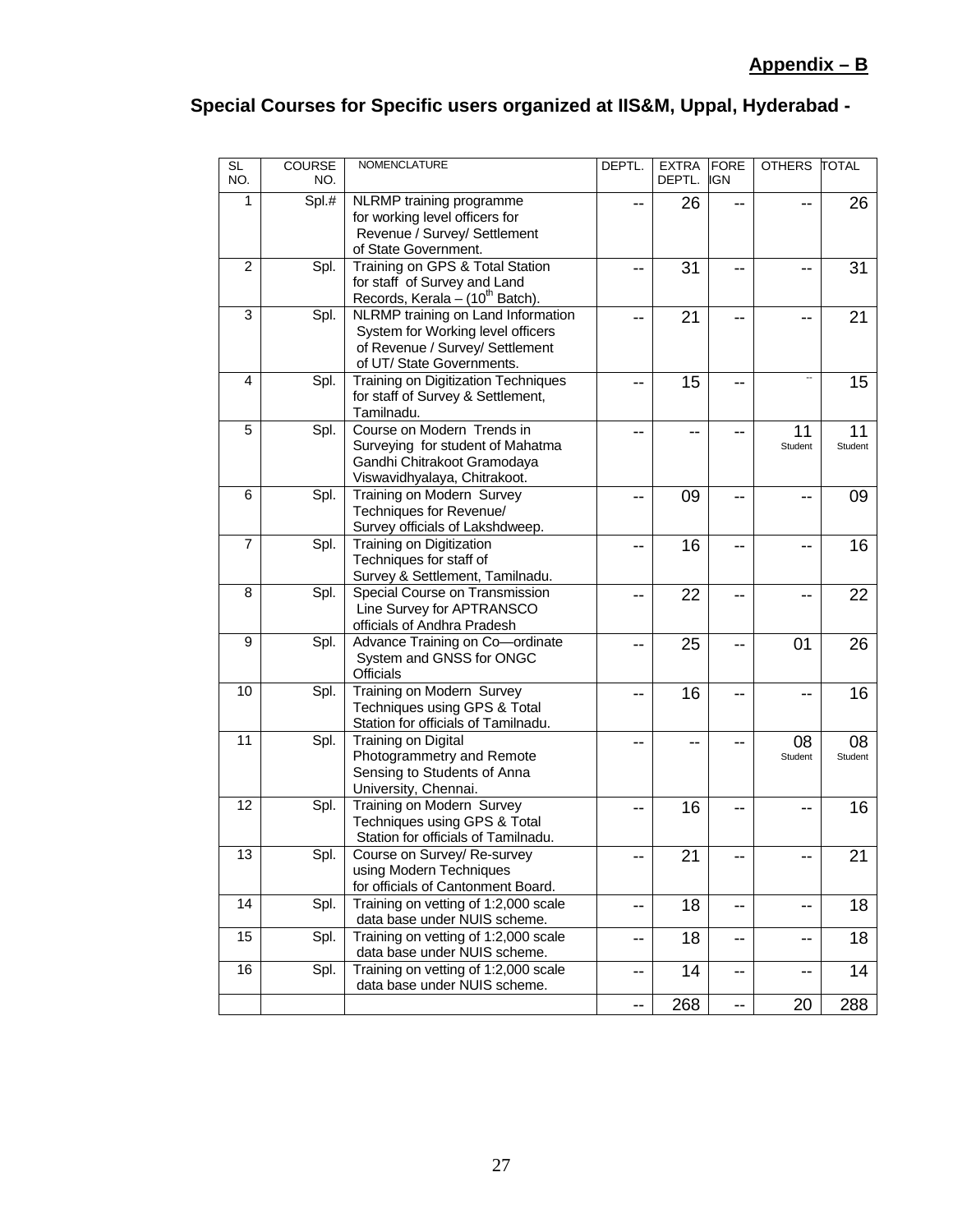### **Appendix - C**

| SL.<br>NO.     | <b>COURSE</b><br>NO. | <b>NOMENCLATURE</b>                                                                          | DEPTL. | <b>EXTRA</b><br>DEPTL. | <b>FOREIGN</b> | <b>OTHERS</b> | <b>TOTAL</b> |
|----------------|----------------------|----------------------------------------------------------------------------------------------|--------|------------------------|----------------|---------------|--------------|
| 1              |                      | Short Course on<br><b>GPS &amp; Total Station</b><br>Concept & Application                   |        | 28                     |                |               | 28           |
| $\overline{2}$ |                      | Short Course on<br>Datum Co-ordinates and Map<br>Projection Concept for<br>Advanced Map user |        | 25                     |                |               | 25           |
| 3              |                      | Short Course on Digital<br>Photogrammetry & Remote<br><b>Remote Sensing</b>                  |        | 12                     |                |               | 12           |
|                |                      | Total:                                                                                       |        | 65                     |                |               | 65           |

#### **Short Term Awareness Courses organized at IIS&M, Uppal, Hyderabad -**

## **Appendix - D**

### **Long Term Educational Courses conducted at IIS&M, Uppal, Hyderabad -**

| SL.<br>NO.     | <b>COURSE</b><br>NO. | <b>NOMENCLATURE</b>           | DEPTL. | <b>EXTRA</b><br>DEPTL. | <b>FOREIGN</b> | <b>OTHERS</b> | <b>TOTAL</b> |
|----------------|----------------------|-------------------------------|--------|------------------------|----------------|---------------|--------------|
| $\mathbf 1$    | Academic             | M.Tech (Geomatics)- 2009-11 # | --     |                        | --             | 14            | 14           |
| $\overline{2}$ | Academic             | M.Tech (Geomatics)- 2010-12 # | --     |                        | --             | 17            | 17           |
| 3              | Academic             | M.Tech (Geomatics)- 2011-13   |        | --                     | --             | 16            | 16           |
|                |                      | Total:                        | --     | --                     | --             | 47            | 47           |

#Courses continuing from previous year.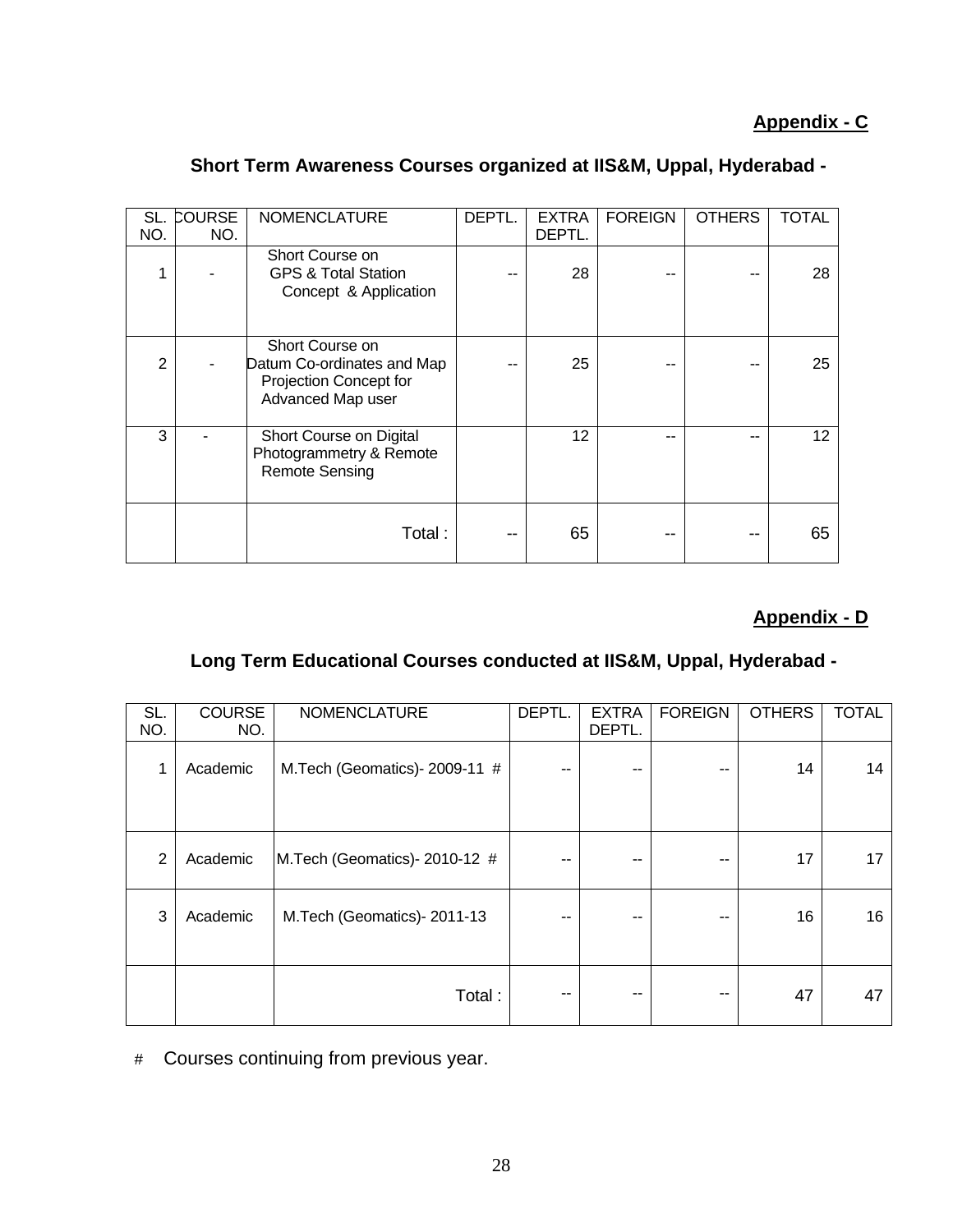#### **USE OF HINDI IN OFFICIAL WORK**

In accordance with the Official Languages Rules, 1976, 16 Geo-Spatial Data Centers/ Directorates/ Printing groups including headquarter of Survey of India are located in Region 'A' while 6 Geo-Spatial Data Centre in Region 'B' and 21 Geo-Spatial Data Centers/ Training Institute/ Printing groups / Zonal Offices are in Region 'C'. The position regarding the use of Hindi in the department for the year 2011-2012 remained as under:-

#### **Correspondence**

During the year 2011-2012 intensive measures were taken for transacting the official work of the union in Hindi by the various offices of the department. 5,649 documents were issued bilingually under section 3(3) of the Official Languages Act, 1963. Letters received in Hindi were replied in Hindi. Region wise position regarding correspondence in Hindi remained as under:-

1) Correspondence in Hindi by the offices located in Region 'A'

| - With 'A' and 'B' Region | $-78.5\%$ |
|---------------------------|-----------|
| - With 'C' Region         | $-60.1%$  |

2) Correspondence in Hindi by the offices located in Region 'B'

| - With 'A' and 'B' Region | $-83.5%$ |
|---------------------------|----------|
| - With 'C' Region         | $-75.2%$ |

 3) Correspondence in Hindi by the offices located in Region 'C' - With 'A', 'B' and 'C' Region  $-37.7\%$ 

#### **Training**

During the period under report 25 officers/employees passed Hindi Prabodh, Praveen and Pragya examination and 08 LDC's passed Hindi Typing examination, under Hindi Teaching Scheme.

#### **Hindi workshop/ Seminar**

With a view to acquaint with the Official Language orders/rules and the target laid down in the Annual Programme Hindi workshops were organized in Surveyor General's office, Dehra Dun; Punjab, Haryana & Chandigarh GDC, Chandigarh, Andhra Pradesh GDC, Hyderabad and Kerala & Lakshadweep GDC, Thiruvananthapuram.

#### **Incentive Scheme**

During the year 2011-2012 incentive schemes for noting and drafting for doing official work in Hindi, Hindi typing and Hindi stenography remained continued. Till now 35 employees of the Department have been awarded under the incentive scheme for noting and drafting in Hindi.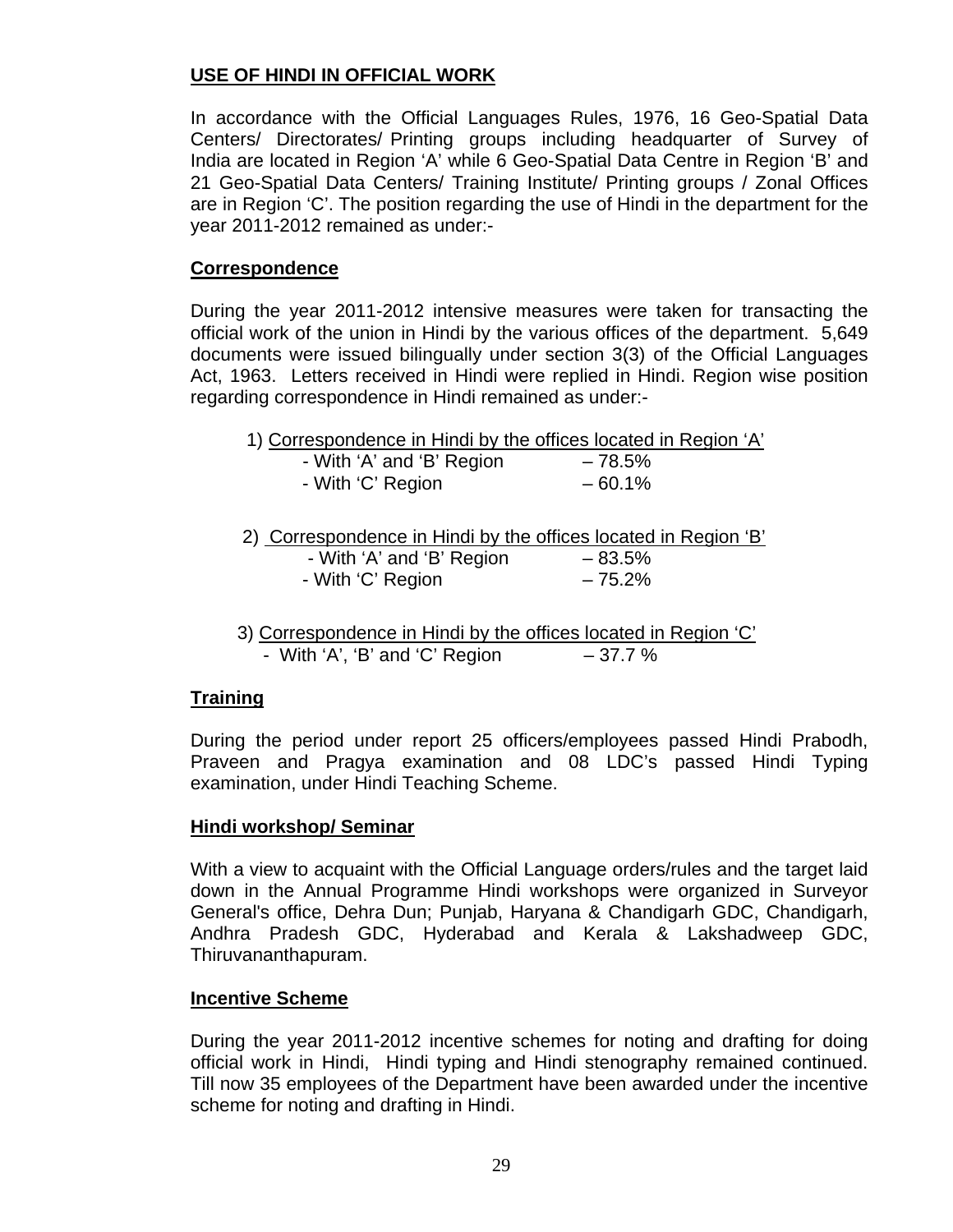### **Hindi Day / Fortnight / Function**

During the year Hindi day/Hindi fortnight/Hindi functions were organized in the month of September in various offices of the Department. To encourage the use of Hindi various competitions pertaining to Hindi were organized on this occasion and the winners were awarded. Chal Vaijayanti Running Shield was given to the Establishment -1 section for doing maximum work in Hindi in Surveyor General's Office, Dehra Dun. On this occasion prize distribution ceremony, Hindi Quiz Competition was also organized besides recitation of poems in Hindi.

#### **Publication of in-house Magazine in Hindi**

The following offices published in-house magazines in Hindi during the period under report:-

| 1. Surveyor General's office, Dehra Dun              |       | Sarvekshan Darpan |
|------------------------------------------------------|-------|-------------------|
| 2. Uttarakhand & West Uttar Pradesh GDC, Dehra Dun-- |       | Prayas            |
| 3. Northern Zone, Chandigarh                         |       | Jagriti           |
| 4. Chhattisgarh GDC, Raipur                          |       | Pratibimb 36 Garh |
| 5. Andhra Pradesh GDC, Hyderabad                     | $---$ | Kala Kal          |
| 6. Kerala & Lakshadweep GDC, Thiruvananthapuram ---  |       | Sampreshan        |
| 8. Maharashtra & Goa GDC, Pune                       |       | Sahyadree         |
| 9. Assam & Nagaland GDC, Guwahati                    | $---$ | Samvedana         |
|                                                      |       |                   |

#### **Meetings**

During the year 2011-12 quarterly meetings of the officials Language Implementation Committee were held in almost all the GDCs and Directorates etc. In these meeting discussions were held to achieve the targets given in the Annual Programmes issued by the Govt. for transacting the official work of the union in Hindi.

#### **Inspection**

During this period, Shri Dhoom Singh, Assistant Director (OL), Surveyor General's Office, Dehra Dun carried out the inspection regarding the use of Hindi in Surveyor General's Office, Dehra Dun.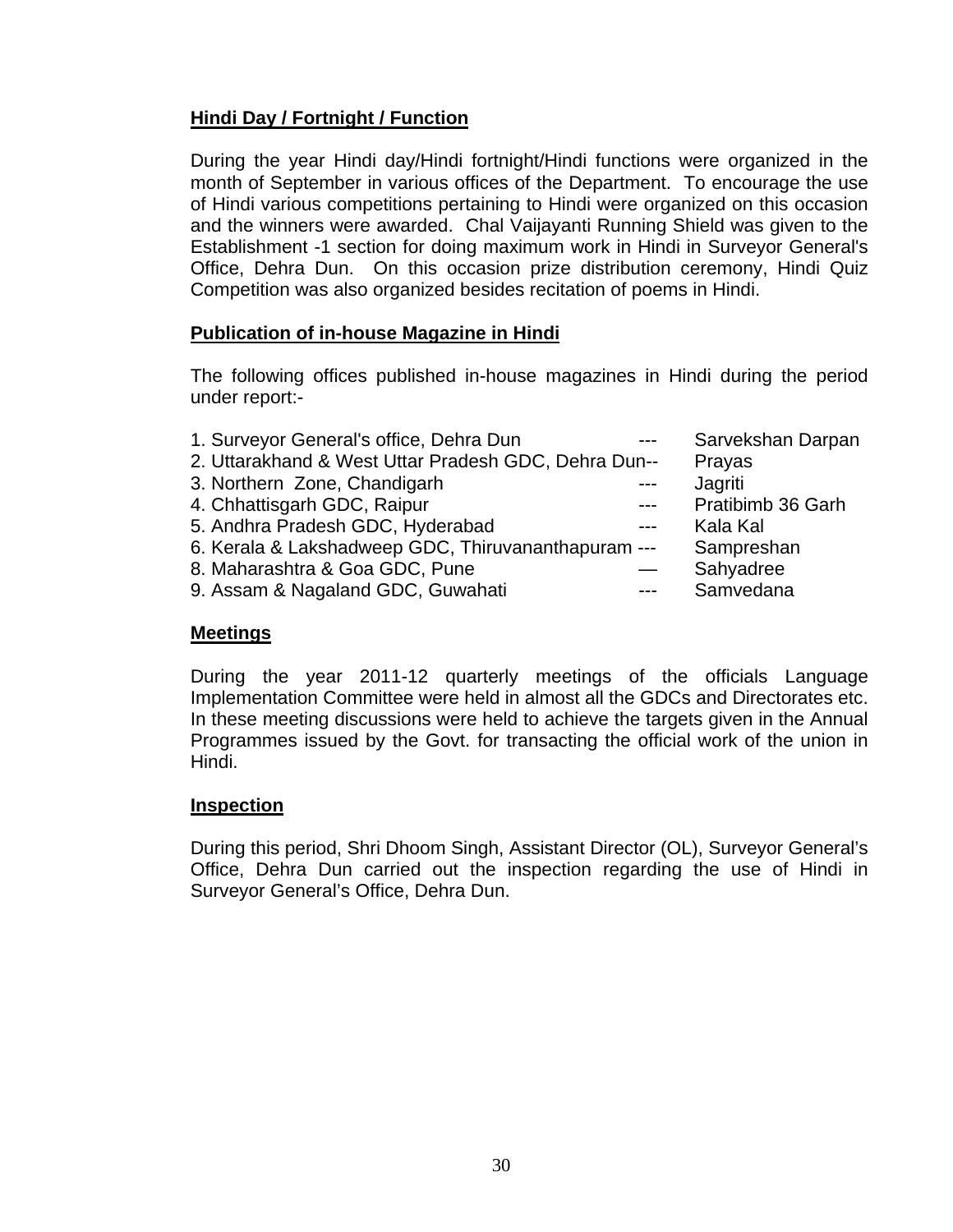#### **SCs, STs, OBCs & Persons with disabilities**

#### **SC/ST/REPORT- I**

#### **ANNUAL STATEMENT SHOWING THE REPRESENTATION OF SC's, ST's AND OBC's AS ON 01-01-2012 AND NUMBER OF APPOINTMENTS MADE DURING THE PRECEDING CALENDAR YEAR- 2011**

#### **SERVICE: MINISTRY/DEPARTMENT /ATTACHED /SUBORDINATE OFFICE: - SURVEY OF INDIA**

|                                    | Representation of                          | Number of appointments made during the calendar year 2010 |            |                |                          |                |            |             |                             |            |            |                          |            |                |
|------------------------------------|--------------------------------------------|-----------------------------------------------------------|------------|----------------|--------------------------|----------------|------------|-------------|-----------------------------|------------|------------|--------------------------|------------|----------------|
| <b>Groups</b>                      | SCs/STs/OBCs<br>(As on 01-01-2011)         | <b>By Direct Recruitment</b>                              |            |                |                          | By Promotion   |            |             | BY<br>Deputation/Absorption |            |            |                          |            |                |
|                                    | <b>Total Number of</b><br><b>Employees</b> | <b>SCs</b>                                                | <b>STs</b> | <b>OBCs</b>    | Total                    | <b>SCs</b>     | <b>STs</b> | <b>OBCs</b> | Total                       | <b>SCs</b> | <b>STs</b> | Total                    | <b>SCs</b> | <b>STs</b>     |
|                                    |                                            | 3                                                         | 4          | 5              | 6                        |                | 8          | 9           | 10                          | 11         | 12         | 13                       | 14         | 15             |
| Group A                            | 151                                        | 11                                                        | 7          | 5              |                          | -              | -          |             |                             | -          | -          | $\overline{\phantom{0}}$ | ۰          | $\blacksquare$ |
| Group B                            | 506                                        | 80                                                        | 60         | 18             | ۰                        |                |            | ۰           | 20                          | $10*$      | $2^*$      | $\overline{\phantom{0}}$ |            |                |
| Group C                            | 3,283                                      | 661                                                       | 221        | 196            | 17                       | $\overline{2}$ |            | 6           | 96                          | $11*$      | $8*$       | $\overline{\phantom{0}}$ | ۰          |                |
| Group D<br>(Excluding<br>Sweepers) | 2,430                                      | 713                                                       | 125        | 78             | $\overline{\phantom{0}}$ |                |            |             | -                           |            |            |                          |            |                |
| Group D<br>(Sweepers)              | 102                                        | 82                                                        | 03         | $\overline{2}$ |                          |                |            |             | -                           |            |            | $\overline{\phantom{0}}$ | ۰          |                |
| Total                              | 6472                                       | 1547                                                      | 416        | 299            | 18                       | $\mathbf{2}$   |            |             | 117                         | 21         | 10         | -                        |            |                |

\* No Other SC/ST candidates are available even in the extended zone of consideration.

#### **SC/ST/OBC REPORT-II**

#### **ANNUAL STATEMENT SHOWING THE REPRESENTATION OF SC's, ST's AND OBC's IN VARIOUS GROUP `A' SERVICES AS ON FIRST JANUARY, 2012 AND NUMBER OF APPOINTMENTS MADE IN VARIOUS GRADE IN THE PRECEDING CALENDAR YEAR -2011 SERVICE: MINISTRY/DEPARTMENT /ATTACHED /SUBORDINATE OFFICE: - SURVEY OF INDIA**

|                                           |                | Representation of<br>SCs/STs/OBCs  |                           |                |                | Number of appointments made during the calendar year 2010 |                |            |             |                     |             |            |       |          |            |
|-------------------------------------------|----------------|------------------------------------|---------------------------|----------------|----------------|-----------------------------------------------------------|----------------|------------|-------------|---------------------|-------------|------------|-------|----------|------------|
| Groups                                    | Grade          |                                    |                           |                |                |                                                           |                | By         |             |                     | By          |            |       |          |            |
|                                           | Pay            | (As on 01-01-2011)                 | <b>Direct Recruitment</b> |                |                |                                                           | Promotion      |            |             | <b>Other Method</b> |             |            |       |          |            |
|                                           | in<br>Rupees   | Total<br>Number<br>of<br>Employees | SCs                       | <b>STs</b>     | <b>OBCs</b>    | Total                                                     | SCs            | <b>STs</b> | <b>OBCs</b> | Total               | SCs         | <b>STs</b> | Total | SCs      | <b>STs</b> |
| 1                                         | $\overline{2}$ | 3                                  | $\overline{4}$            | 5              | 6              | $\overline{7}$                                            | 8              | 9          | 10          | 11                  | 12          | 13         | 14    | 15       | 16         |
| 8000-13500<br>New=15600-<br>39100         | .<br>5400      | 21                                 | 2                         | 1              |                | 1                                                         | $\blacksquare$ |            | 1           |                     |             |            |       |          |            |
| 10000-<br>15200<br>New=15600-<br>39100    | .<br>6600      | 74                                 | 3                         | 1              | 3              |                                                           | $\overline{a}$ |            |             |                     |             |            |       |          |            |
| 12000-<br>16500<br>New=15600-<br>39100    | .<br>7600      | 4                                  |                           |                |                |                                                           |                |            |             | 1                   |             |            |       |          |            |
| 14300-<br>18300<br>New=37400-<br>67000    | .<br>8700      | 31                                 | 5                         | 4              | $\overline{2}$ |                                                           |                |            |             |                     |             |            |       |          |            |
| 16400-<br>20000<br>New=37400-<br>67000    | .<br>8900      |                                    |                           |                |                |                                                           |                |            |             |                     |             |            |       |          |            |
| 18400-<br>22400<br>New=37400-<br>67000    | .<br>10000     | 20                                 | 1                         | 1              |                |                                                           |                |            |             |                     |             |            |       |          |            |
| New=75500<br>(Annual<br>increment @<br>3% | .<br>Nil       | 1                                  |                           |                |                |                                                           |                |            |             |                     |             |            |       |          |            |
| <b>Total</b>                              |                | 151                                | 11                        | $\overline{7}$ | 5              | 1                                                         | 0              | 0          | 1           | 1                   | $\mathbf 0$ | 0          | 0     | $\bf{0}$ | 0          |

**NOTE:** If scales of pay in any service are different, applicable scales in the service may be indicated in column 1.